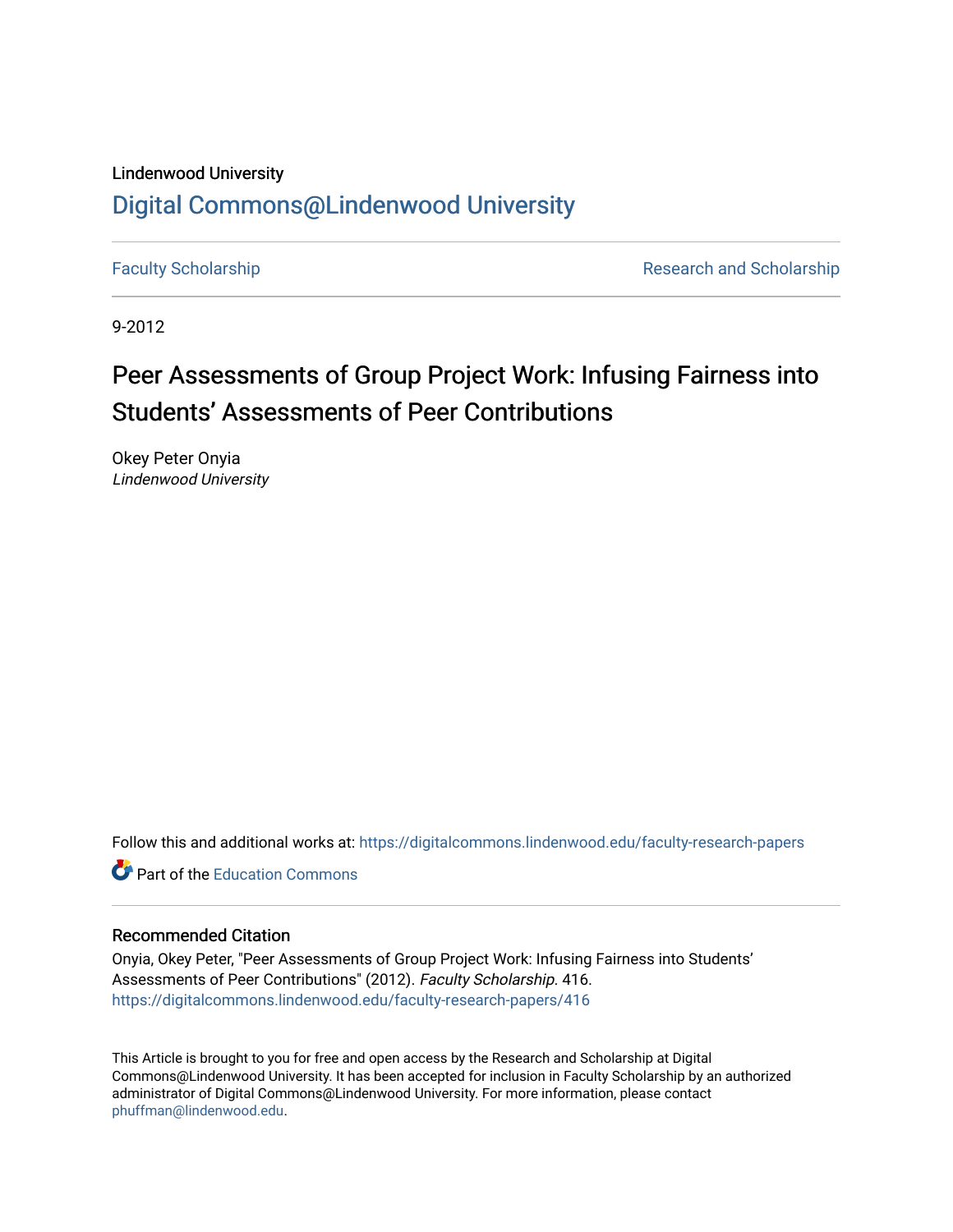## **Peer assessments of GPW: Infusing fairness into students' assessments of peer contributions**

Okey Peter Onyia Lindenwood University

Stephanie Allen Bournemouth University

#### **ABSTRACT**

This paper contains results of an empirical study that tested the efficacy and acceptability of two templates designed to fully involve students in proper and fair peer-assessments of their group project work (GPW) by providing concrete evidence of independent progressive documentation of their peers' contributions to the work-process and end-product(s).

Two compatible templates – the Progressive Evaluation Template (PET) and the Peer Assessment Criteria Template (PACT) – were developed to enable students provide progressive documentation of their peers' contributions to the **student-led group** project process in order to support the marks they award their peers and, at the same time, show concrete evidence of their fairness in the entire peer-assessment process. The templates were trialed through experimental usage by the faculty and students of three undergraduate courses in The Media School of Bournemouth University in Bournemouth, United Kingdom, and four undergraduate/graduate courses in the School of Business & Entrepreneurship of Lindenwood University in Saint Charles, Missouri, United States. The trials were conducted in the 2009/2010 and 2010/2011 academic years respectively. The **efficacy and acceptability** of the templates were then tested through a cross-national opinion survey of the students in the seven courses.

The study results generally indicate positive acceptability of the templates and a significant relationship between the students' acceptance of the tools and the levels of usefulness, comprehension, ease of use, and fairness they attributed to them. In discussing the aggregate findings, the paper also recommends ways of using the templates in digital peer-assessment contexts.

Keywords: Collaborative learning, Student-led coursework, Group project work (GPW), Peer assessment, Assessment review.

Copyright statement: Authors retain the copyright to the manuscripts published in AABRI journals. Please see the AABRI Copyright Policy at [http://www.aabri.com/copyright.html.](http://www.aabri.com/copyright.html)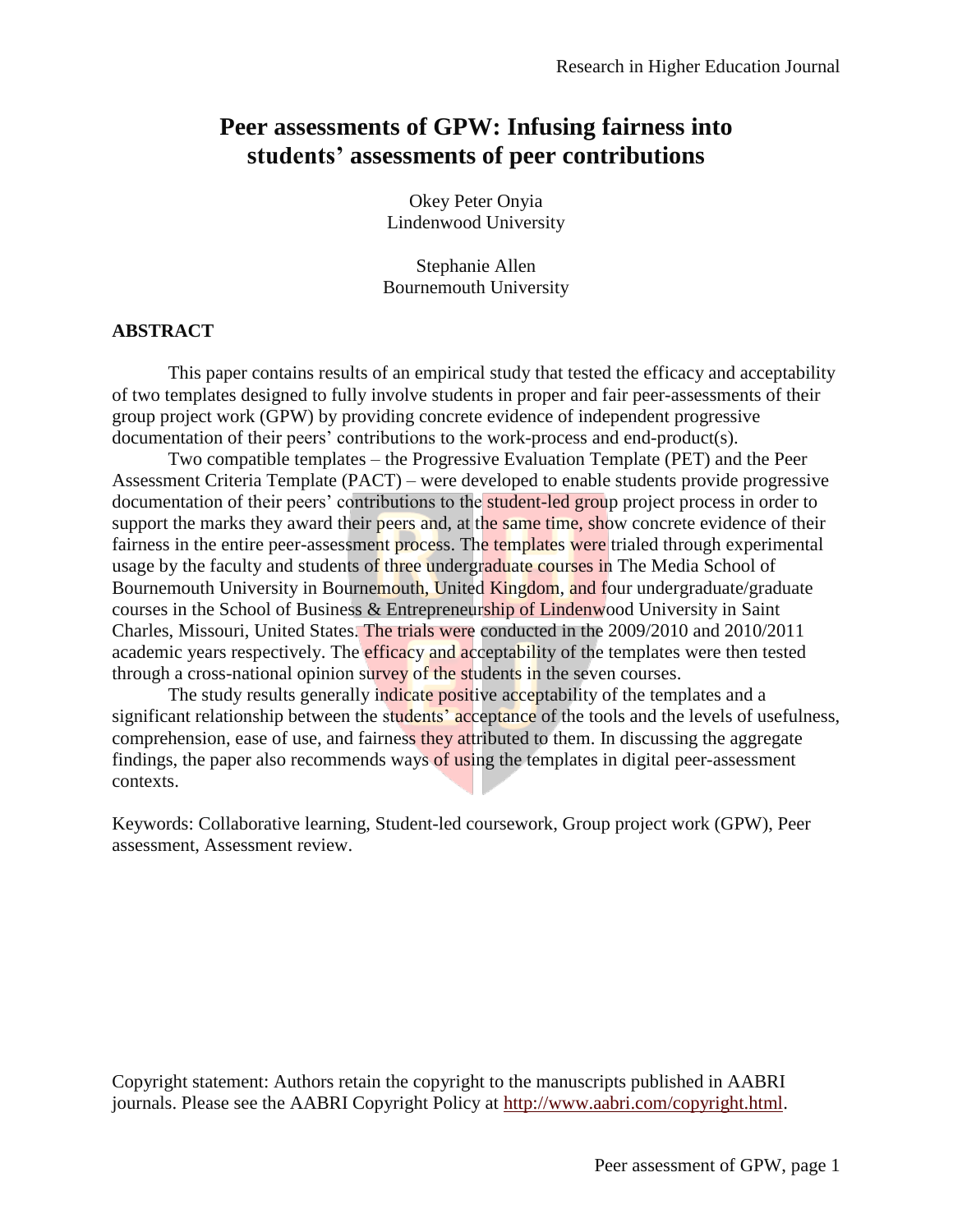### **INTRODUCTION**

Existing research on peer assessments of group project work (GPW) in higher education indicates that students learn more from each other in collaborative contexts by studying educational materials, critically analyzing theories, writing up projects, and assessing each other's contribution to the group work (van den Berg et al., 2006; Almond, 2009). The curricula implication of peer assessment is that while it is ideal for a teacher to evaluate and award marks for the end-product(s) of a GPW, the students are in a much better position to evaluate the work process, much of which takes place outside the classroom and in the absence of the teacher.

The advantages of involving students in peer assessments have been articulated by several scholars. For instance, Race (2001) is of the view that including self and peer assessments in curricula assessments legitimizes what students already do instinctively on their own, and helps them to do it a lot more efficiently. Freeman (1995:p289) asserts that peer assessment of GPW promotes "independent, reflective and critical learning" among students. Ellis (2001) also adds that peer assessment improves critical thinking and group assertiveness, while Pope (2005) confirms that peer assessment ensures greater student participation in the learning process in general.

However, many issues have been raised about students' anxieties and doubts concerning the fairness and effectiveness of peer assessment (Fry et al., 2009). These issues range from unfairness, favoritism, collusion, to outright vendetta in the evaluation and grading of peers' contributions to the group project work. Some of these issues were observed by the authors of this article in the course of their respective teaching experiences in the UK and the US. In 2009, the origin of the problem was identified as lack of a concise peer-assessment tool with the right set of evaluative criteria that could infuse fairness into students' peer-assessment processes. Two innovative templates containing elements of progressive evaluation and documentation of peer contributions throughout the GPW period were then designed and trialed in student-led group projects. The aim was to help students to provide concrete evidence of fairness in their peer evaluations. This paper documents the results of the post-trial surveys conducted in the UK and US to examine students' appraisal and **acceptance** of the templates as effective tools for fairer assessments of their peers' contributions to group coursework assignments.

#### **LITERATURE REVIEW**

#### **The Role of Group Project Work in Business Education Curriculum**

Business education curriculum at Higher Education (HE) level is not only designed to impart the knowledge of Business theories and principles in students, but also to prepare them for employability in the industry. As employers expect in most business-related professions, business education curricula must include programs that inculcate the skills of working collaboratively in small groups. Hence, as a fundamental pedagogical necessity in business education, student-focused group learning and student-led group projects are employed extensively in most areas of the business discipline (see Freeman, 1995).

Acquisition of the requisite knowledge and skills for business management requires the development of creative-thinking and problem-solving abilities, as well as the skills of written and oral communications, report writing, and business presentations. These skills are essential because professional industrial practice of business requires the generation of reliable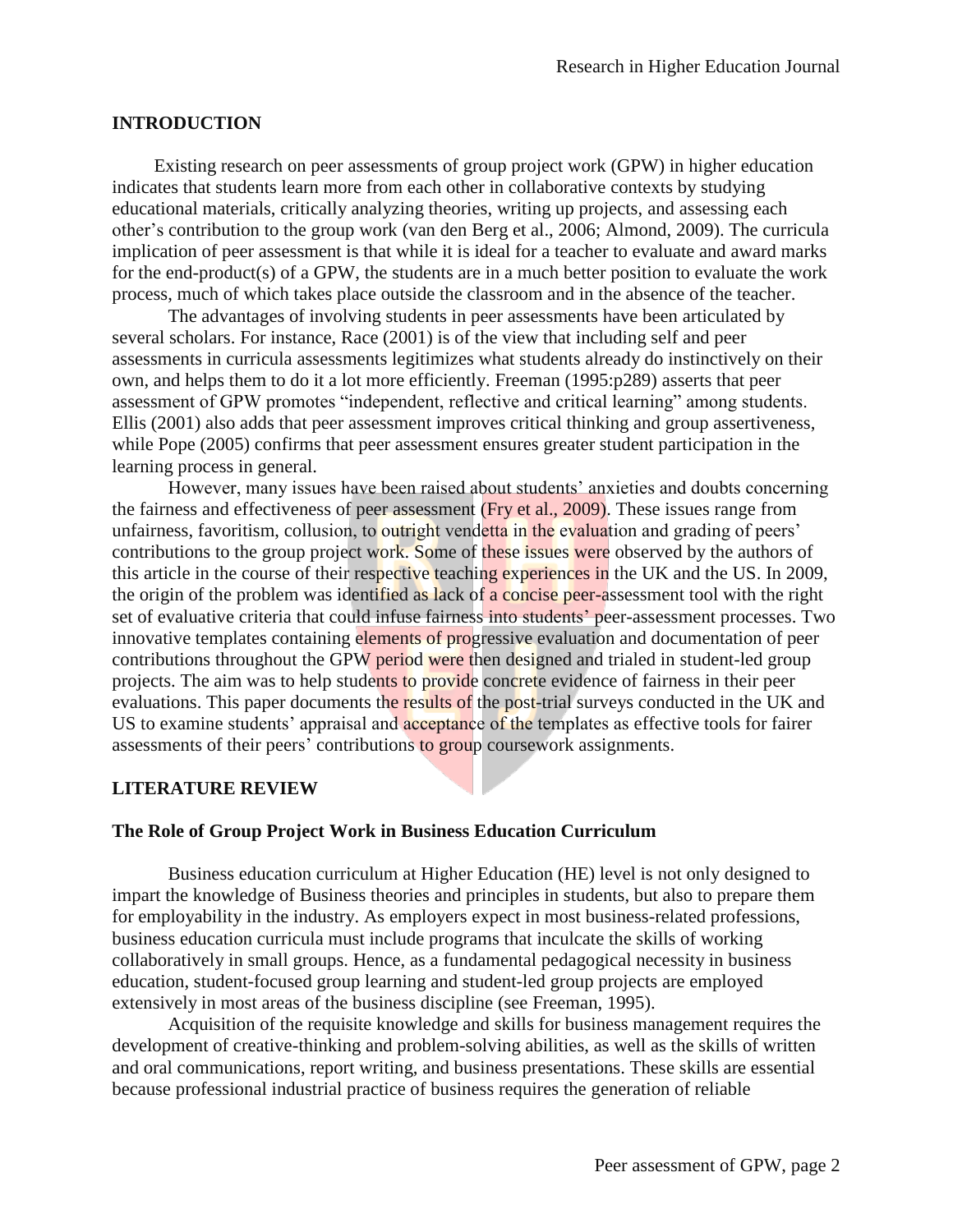information and creative ideas that are aimed at solving internal and external organizational problems that will enhance the market potentials and competitiveness of the business. The pieces of information, often garnered through extensive market research, are vital for sound business decision-making; while the creative ideas, often generated through extensive brain-storming sessions, are used in solving huge customer-related problems in the market place.

The ideas and decisions thus generated must be produced, documented, and properly presented to the management (and sometimes the board) of the company before they are transformed into products and services worth millions of dollars in the market. Not only does the production and marketing of such products and services cost huge sums of money; even the generation of market information and creative ideas to support the product's market performance also costs a lot of money. No one individual can therefore undertake any such activities alone. They are usually undertaken as group tasks and often achieved through interdepartmental collaborative efforts. Acquiring the relevant academic knowledge and skills necessary for such collaborative industrial practice therefore requires an infusion of student-centered learning and student-led group project work in the educational curricula of most business-related disciplines.

While several business schools around the world still have large lecture sessions, most have also introduced weekly seminars in small groups of 15 to 35 students alongside the lecture sessions. In line with Bean (1996), the use of small learning groups, either in the form of classical classroom-teaching methods (25 to 35 students) or in small-group seminars ( $15 - 20$ ) students) alongside large group lectures, is aimed at engaging business students more actively in student-centered collaborative learning. In affirming the efficacy of small-group student-centered learning, Light and Cox (2004) observe that "the opportunity to come together in small groups to change conceptions and explore theories and insights provides students with one of the most important learning experiences higher education has to offer".

To enable a closer discussion and understanding of the subject matter among students, contemporary pedagogy scholars also advocate the assignment of group projects to even smaller groups of about 4 to 6 students each within the original group. Atherton (2005) argues that dividing the class into such smaller groups aids the students in "undertaking substantial project work". A number of other scholars have also upheld the efficacy of assigning course works in very small groups. Li (2001) believes that working on a specific project in such small groups through the academic term, semester, or year enables students to engage in collaborative learning and know each other better.

Other benefits of assigning group project work (GPW) in very small groups include enabling students to "work co-operatively within a team" (Light and Cox, 2004:p117); to acquire and develop interpersonal and teamwork skills which will help them in their future professional careers (Johnston and Miles, 2004; Almond, 2009); to foster their feelings of ownership of their own learning process (Kwan and Leung, 1996); to test their skills against the reactions and feedback from their peers (Jacques and Salmon, 2007); to articulate their thoughts and connect their prior knowledge to the subject of the group's discussions in order to accomplish the required task (Schelfhout et al., 2004); to develop higher-level cognitive skills alongside valuable transferable skills which will enhance their employability (Michaelsen, 1992; Lekj and Wyvill, 2002); and to generally let them create an independent (teacher-free) learning environment of their own, controlled and organized by them, and which allows free uninhibited expression by all peers (Light and Cox, 2004).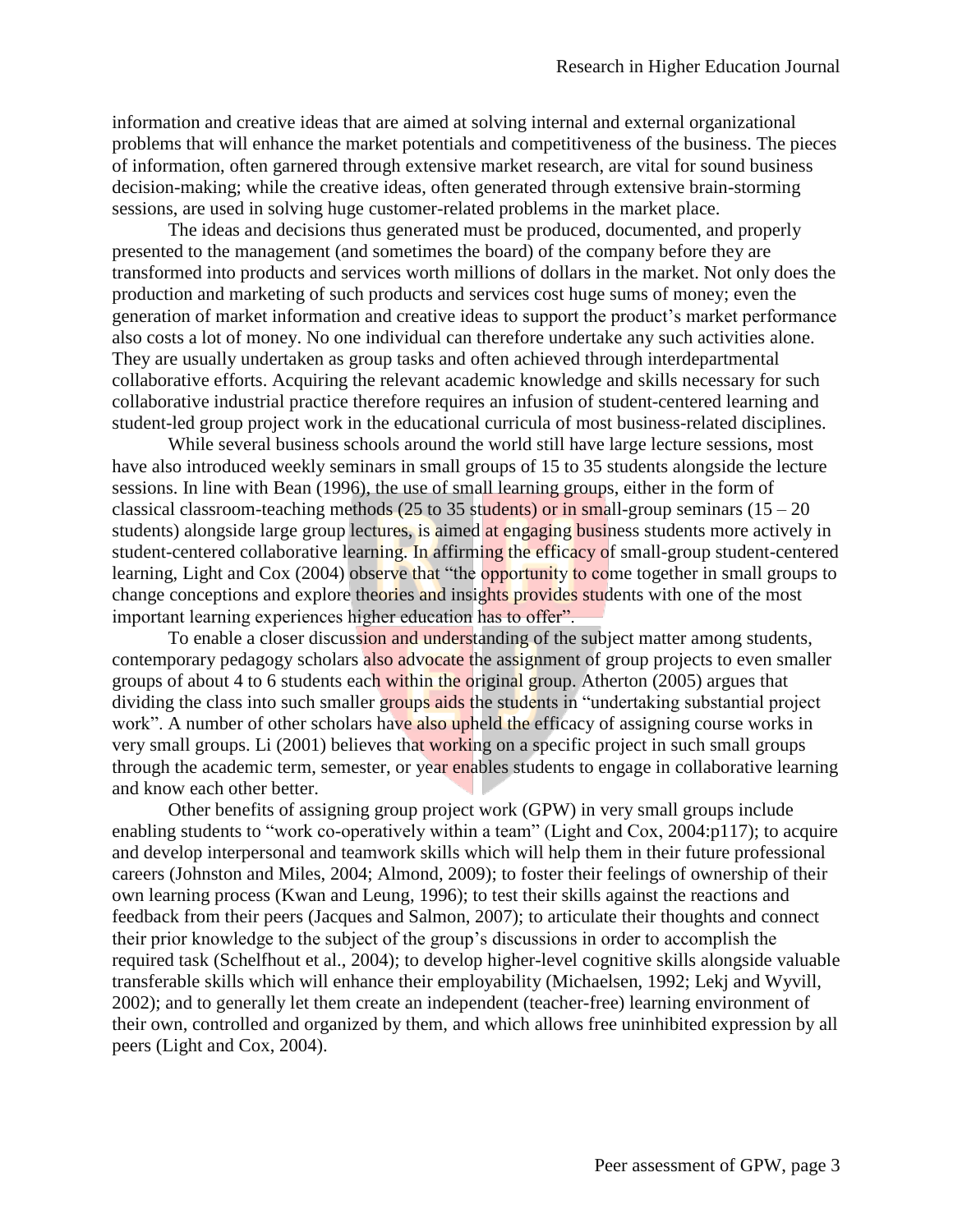#### **Issues Arising from Peer Assessments of Group Project Work**

There are many ways to incorporate peer assessment into the curriculum of a business or social science program, include allowing the students to evaluate their peers and share a group mark previously assigned by the teacher or to generate their own peer-assigned scores. In many cases, the students' peer-assigned scores are merely for formative assessment purposes and do not count toward the final summative assessment grade of the course. In other cases, the students' scores are weighted, usually between 10% and 30%; and the teacher's scores are also weighted, usually between 70% and 90% of the overall assignment grade. This is a much better way to involve students in the assessment of their own learning experiences. Race et al. (2005) support this notion by observing that students have shown greater interest in peer assessments when the scores they give each other count towards the final cumulative grade of the coursework assessment. According to the scholars, "if students are to take peer assessment seriously, it should count for something, even if only a small proportion" (Ibid: p.135).

However, the idea of peer assessment has not always received unanimous acceptance among HE academics. On the contrary, there are several critics of this assessment method who see nothing but problems in its adoption. For example, Zhang et al. (2008) question the reliability and inclusiveness of peer assessment and argue that it is susceptible to unfair rating and vendetta by some students. According to Fry et al. (2009:p141), "peer assessment is often seen as unfair because students do not trust each other's judgments, worry about favoritism and friendshipinfluencing marks, feel it is the responsibility of the lecturer, and so on". Pope (2005) also notes that peer assessment is prejudice-prone because even a teacher's attempt to correct an unfair peer assessment will automatically introduce bias into the evaluation process.

Other disadvantages noted in the literature include over-generosity with marks due to familiarity, friendship, or fear of peers' admonition and retribution (Roberts, 2006). There is often inconsistency of evidence provided to support the marks awarded and inability to ascertain the accuracy of peer assessment in measuring overall learning outcomes (Boud et al., 2001). There is also inconsistency of mark-awarding criteria among different groups where more than one group is involved in the same assignment (Jaques and Salmon, 2007; Zhang et al., 2008). Altogether, collusion is the single most-outstanding issue among students when peer assessment is involved. This usually occurs in the form of a collaborative manipulation of marks by team members, whereby they give each other exactly the same scores in order to appear fair to all members of the team. However in seeking to be fair, they actually become unfair and make nonsense of the entire peer-evaluation exercise, especially where there are no specific peerassessment criteria laid out for the students and no tool given to them for providing evidence of their progressive evaluation of their peers' contributions during the group work process.

#### **The Need for better Peer-Assessment Enhancement Tools for Business and Social Science Curricula**

Various curriculum scholars have advocated that peer assessment should be an integral part of curriculum development, and that it should not be taken for granted because it cannot be effectively achieved on a holistic basis at the discretion of students. Gatfield (1999), Li (2001), and Bushell (2006) advise that just as teachers specify their own assessment criteria in curriculum development, they should also specify some evaluation categories that will guide students' assessments of their peers. The scholars note that a lot of the anxieties and issues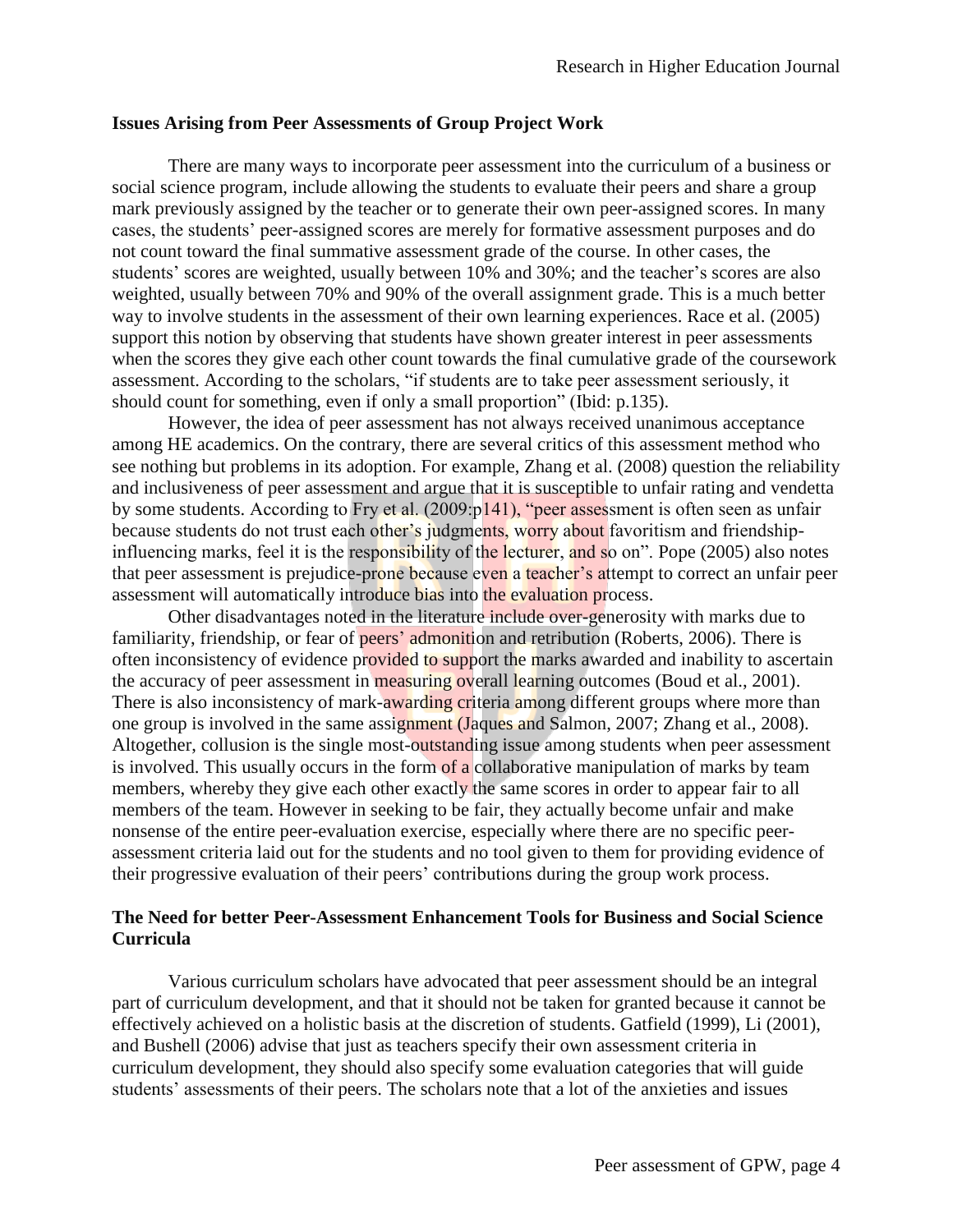usually raised against peer assessment could be solved by specifying a clear list of categories as peer-assessment criteria to guide the students in their judgment. Osmond (2004) also advises that the peer-assessment criteria should be clarified and negotiated between the tutor and the students, with the students allowed the opportunity to clearly articulate their own understanding of the evaluation categories.

However, many HE educators either fail to adequately take care of this aspect of their curriculum design or leave out group work peer-assessment altogether. The result is that no set of evaluation categories has been put forward as a generally adaptable peer-assessment criteria template for evaluating group project work (GPW) in HE business education curriculum. Bhalerao and Ward (2001) observe that computerized course assessment tools have been traditionally focused on the grading of multiple-choice quizzes, including CASTLE (Leicester, 1997), TRIADS (Derby, 1999), MERLIN (Hull, 1999), and COSE (Staffs, 1999). Very few online assessment tools provide evaluative criteria for peer-assessing group written coursework, projects and presentations, including SPARK (Self and Peer Assessment Resource Kit) developed by Freeman and McKenzie (2002) at the University of Sidney, Australia; OPAS (Online Peer Assessment System) developed by Trahasch (2004) at the University of Freiburg, Germany; "Aropa" ("peer-review") developed by Hamer et al. (2007) at the University of Auckland, New Zealand; and *OASYS* designed in 1999 by Bhalerao and Ward (2001) at the University of Warwick in the UK.

However, even these online templates contain complex and inflexible evaluation rubrics difficult to adapt to social science and business courses. This is because, except SPARK, they were all initially designed for computer science and engineering courses. Even the peerassessment platform designed by Prins et al. (2005) and embedded within the Computer Supported Collaborative Learning (CSCL) environment at the Open University of the Netherlands also provides only an interface for distant-learning students to give formative feedback to their peers who remotely work on individual assignments on the university's virtual learning environment. Hence, it is not amenable to the evaluation of face-to-face group projects.

As a result of this identified gap, it became imperative to develop a set of simple, easy-touse, and adaptable peer-assessment templates with a set of generic evaluative categories for reliable peer-evaluation of student-led GPWs in business and social science pedagogy. That, plus the motivation to negate the peer-assessment shortcomings mentioned in the preceding section by providing instructors and students a simple evidential tool for progressive documentation of fair and unbiased evaluation of their peers' contributions to GPW, led the authors to design the two complementary peer-assessment templates (PACT and PET) discussed in the following sections and also presented in appendices 1A, 1B, and 2 respectively.

#### **INTRODUCING** *PACT* **AND** *PET*

#### **The Peer-Assessment Criteria Template (PACT)**

PACT is a simple and flexible template that business and social science students can use for an independent and objective assessment of their peers' contributions in group project work (GPW), group research, and/or group coursework assignments that culminate in written reports and/or group presentations. While the tutor assesses the end-products (i.e., the written report and/or presentations), each of the students in each small group can use this form to evaluate the input of other individual members of the group to the group's work process. It contains a set of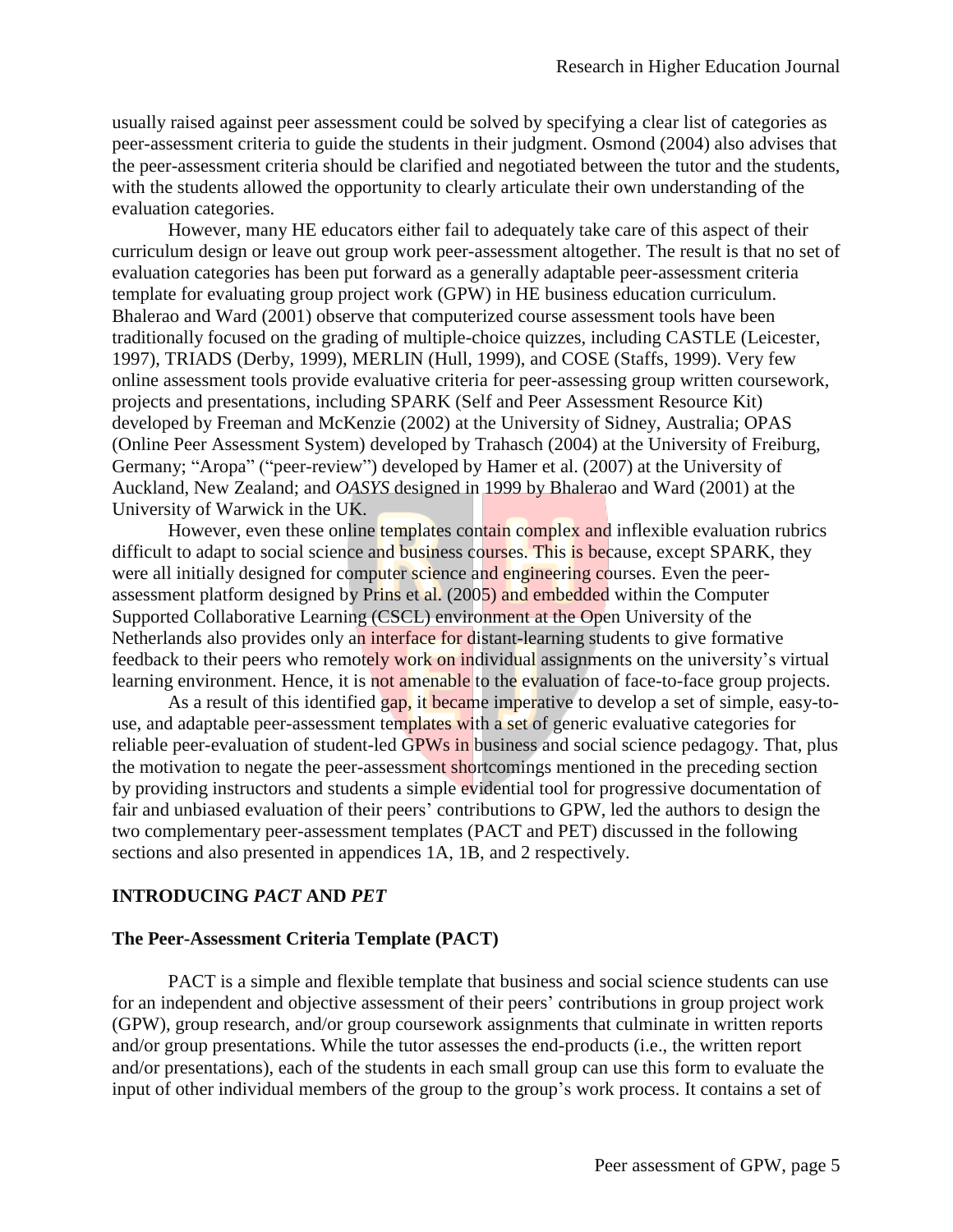marking scales that can be customized to fit any institution's grading system. For instance, the PACT was initially designed in Bournemouth University in 2009 to suit the institution's 7-point grading scale from "very poor contribution" to "exceptional contribution" (see appendix 1A), and was later modified in 2010 to suit Lindenwood University's 5-point grading system from "weak contribution" to "excellent contribution" (see appendix 1B).

The template also contains six generic evaluation categories as the assessment criteria on which the assessed student's contributions to various aspects of the GPW are judged by the peerassessor. These include group meeting attendance, ideas generation, quality of ideas/material contributed, effectiveness in executing assigned tasks, team attitude/cooperation, and share of responsibility for team's overall situation. These criteria are generic enough to suit the evaluation of students' contributions to the preparation and production process of any kind of GPW in business and social science education. Students award peer-marks for each of these six categories using the marking scales as a judgment tool to decide what percentage range the peer deserves for each category.

In the end, the percentages for the six categories are added up (minimum of 0% and maximum of 600%) and then divided by 6 to arrive at the assessed student's overall score from the peer-assessor (100% maximum). Apart from being flexible in allowing the adaptation of the marking scale to each institution's grading system, PACT also provides students the opportunity to award marks in percentage for each of the six categories, thereby making the evaluation and grading of the contribution categories quite easy for all levels of HE students. Moreover, having the final score from each peer assessor in percentage also makes it easy to add up all the scores received by each student from his/her group peers, to determine his/her final peer-assessment score as an average of the total from the group, and also to modulate this final score by the weighting assigned to peer assessment by the instructor.

#### **The Progressive Evaluation Template (PET)**

The PET (appendix 2) is a continuous documentation template to be used by students in recording their evaluations of their peers' contributions to group project assignments throughout the duration of the work process. One separate copy should be used confidentially by the peer assessor for each assessed member of the team, and all entries for that person should be made on the same form throughout the work period. At the end of the work process, the completed PET is attached to the completed PACT as the assessor's evidence of progressive evaluation of the assessed peer during the GPW process. The PET therefore needs to be completed before the assessor fills up the PACT at the end of the GPW. This is necessary because it serves the assessor as the evaluative rubric upon which to base (and with which to justify) the marks given to the assessed peer on the PACT form. The PET is quite easy to use as each column is a simple six-scale questionnaire representing the same evaluative categories in the PACT. All that the assessor needs to do is tick the appropriate box for each category that represents his/her fair evaluation of the peer's contribution to that aspect of the work process at each stage during the work duration.

To make more effective use of the PET, once the small group is formed and the project is assigned by the instructor, the number of meetings the group intends to hold through the duration of the work should be agreed upon. The number of "group meeting" columns on the PET can then be reduced or increased in line with the number of meetings agreed upon by the group. If possible, the initial tasks required to be performed by each member should also be determined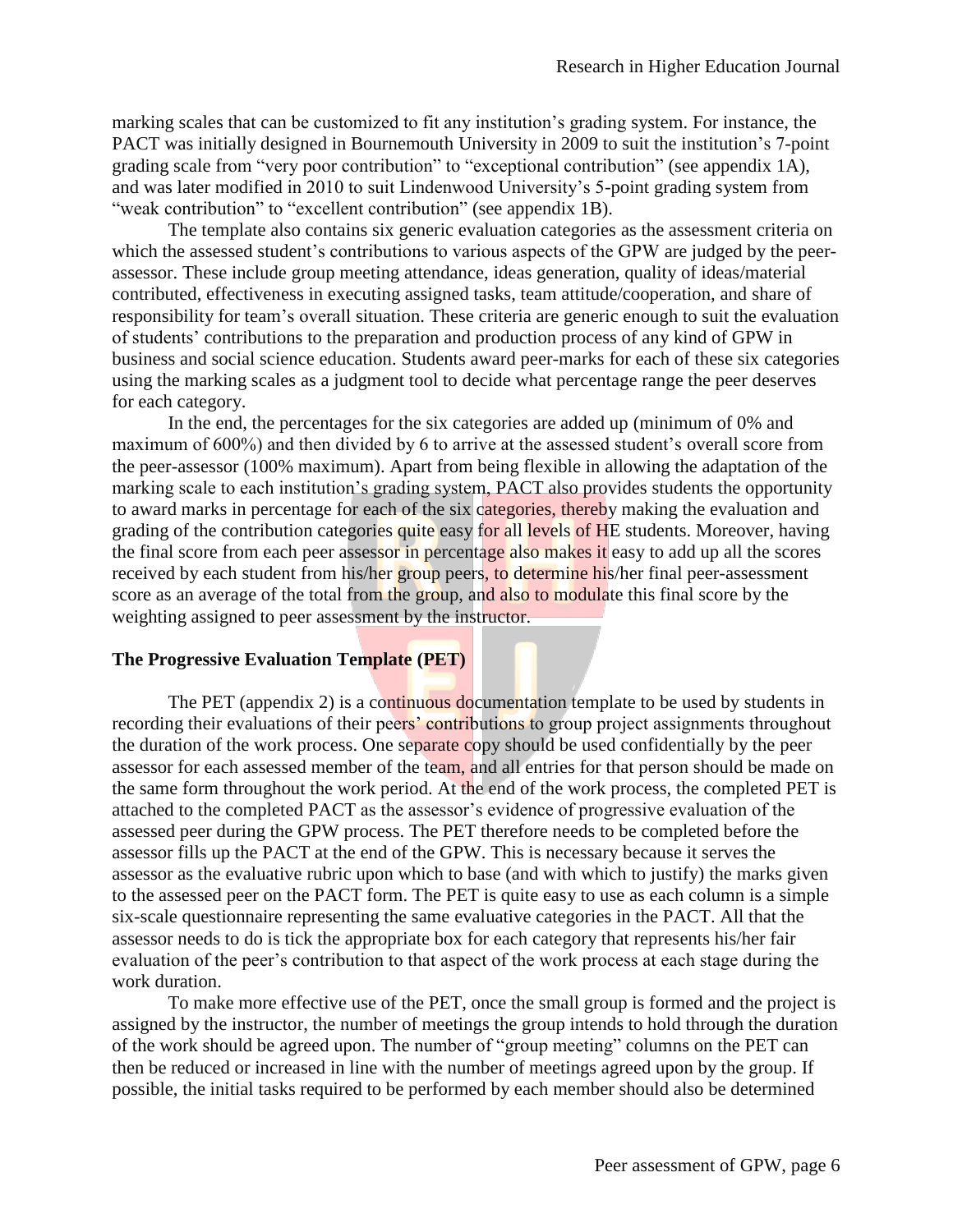and assigned in advance, so that their evaluations can start right from the first formal meeting. Tasks can, of course, be reviewed in phases depending on the nature of the GPW. Both PACT and PET are not meant for self-assessment, but instructors may adapt them for simultaneous peer- and self-assessment if they choose to combine both types of assessment.

#### **METHODOLOGY**

#### **The Template Trials**

Paper versions of the PACT and PET (appendices 1A and 2) were trialed in three undergraduate courses that had group project assignments as part of their full-year coursework in The Media School of Bournemouth University in Bournemouth, United Kingdom, during the 2009/10 academic year. These included: Advertising, Marketing Communications & Branding, and Media Planning. Each of the three cohorts had about 100 students, being about 300 students in total. They were separated into 5 seminar classes of about 20 students per class. Each class was further split into 4 small teams of about 5 students per team for their group project assignments. Since peer assessment was a required component of the coursework assessment, about 98% of the students completed and turned in their PACT forms, while only 70% completed and attached their PET to the PACT.

Paper versions of the templates (appendices 1B and 2) were also introduced in the peerassessment components of four undergraduate and graduate business courses that also had GPW in the School of Business and Entrepreneurship of Lindenwood University in Saint Charles, Missouri, United States, in the three semesters between Spring 2010 and Spring 2011. The courses were Principles of Marketing (Spring 2010, Fall 2010, and Spring 2011 classes), Consumer Behavior (Spring 2010, Fall 2010, and Spring 2011 classes), Introduction to Research Methods in Business (J-term 2011 class), and Marketing Principles and Issues (MBA Spring I and Spring II, 2011 classes). There was an average of 30 students in each of the nine classes (being about 270 students in total) and they were also split into 5 small teams of about 6 students per team for the purpose of their group project work. As earlier indicated, the grading scale of the PACT was adjusted for the US trial in line with the Lindenwood University 5-point grading scale (see Appendix 1B). All the students in each class turned in their completed PACT templates, while only 52% returned their completed PET template together with the PACT.

#### **Hypothesis and study design**

The sole hypothesis of this study (H1) is that four characteristics of the twin-templates (comprehension, ease-of-use, usefulness, and fairness) are the independent and predictorvariables that would collectively determine the dependent variable (acceptability), which would be a confirmation of the students' acceptance of the twin-templates as suitable instruments for generating and presenting fair assessments of their peers' contributions to group project assignments. Based on this conjecture, the study-model, indicated in Figure 1.1 (appendix 3), was designed to examine the relationships between the four independent variables (conceptualized as the "templates-characteristics" or TEMPX) and the dependent variable (conceptualized as "acceptability" or ACPT). Comprehension is defined as how understandable the templates were to the students. Ease-of-use indicates how simple or difficult they were to use. Usefulness indicates how necessary and valuable the students found them. Fairness indicates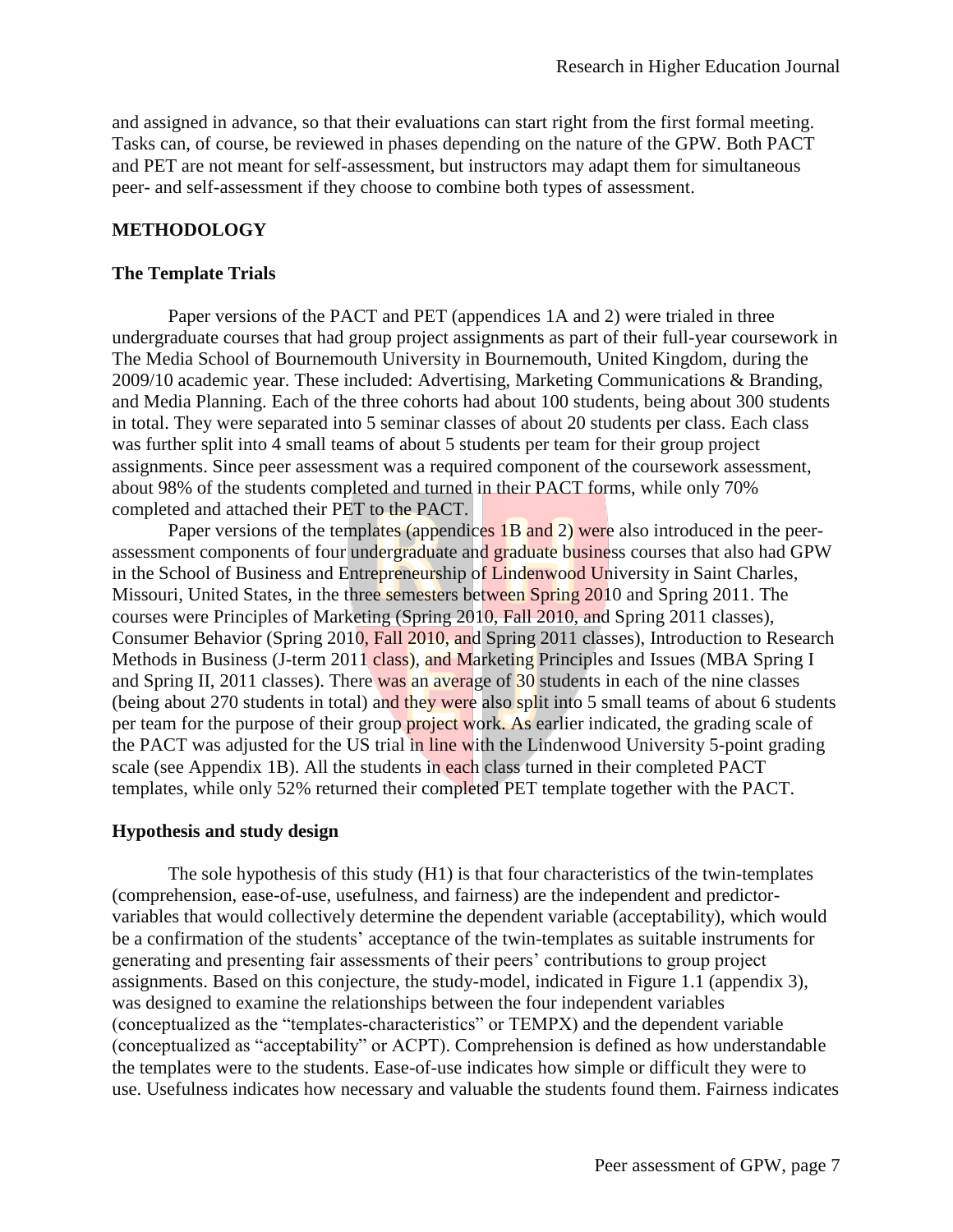the templates' ability to infuse open-mindedness and transparency into the peer-assessment process. Acceptability is defined by as the overall efficacy of the templates as determined by the students' intention to use them again and also their willingness to continue using them in subsequent GPW peer assessments. The collective relationship of these four predictor-variables (TEMPX) with the dependent variable (ACPT) would confirm the students' overall acceptance of the twin templates. In addition, given that the PA templates were trialed in the UK and the US, this study was also designed as a cross-national comparison between the perceptions of UK and US students on the fairness infused by the templates into their peer-assessment process. This was necessary because given that the US students used the templates to assess short-term GPWs in semester-long courses and that the UK students used them for long-term GPWs in year-long courses, a confirmation of the efficacy of the templates would therefore mean that they are suitable for peer-assessing both short-term and long-term student-led group projects.

### **Data Collection**

In two parallel surveys in the UK and US respectively, the same questionnaire testing the overall acceptability of the PA templates was administered on the students who had used the trial-templates. Its main focus was to find out the levels of comprehension, ease-of-use, usefulness, and fairness that the students associated with the PACT and PET templates. The study also sought to examine the ability of the four indicator-variables above to predict the fifth one, acceptability, and thereby to determine the two student-groups' perceived levels of acceptance of the templates. The UK students were surveyed via a web-based questionnaire between December 2009 and February 2010, while the US students were surveyed via an emailattached questionnaire distributed between March and April 2011 to the first set of student-users, and again between November and December 2011 to another group of student-users.

### **DATA ANALYSIS, RESULTS PRESENTATION, AND DISCUSSION**

### **Descriptive Analysis**

In the UK survey, only 96 usable responses (about 32% of the 300 students who tested the templates) were received by the deadline. These responses comprised the UK dataset. In the US, 108 useable responses (40% of the 270 students in the nine classes) were received in the US survey, constituting the US dataset. The respondents' demographic profiles are shown in table 1.1 (appendix 4), while the following is a summary of their response statistics:

- a. Majority of the respondents in both countries had used both the PACT and PET templates together during the peer assessment trial (72% in the US and 83% in the UK).
- b. 100% of the US respondents had used the PACT, while 23% did not use the PET.
- c. 96% of the UK respondents had used the PACT, while 29% did not use the PET.
- d. The 4% who did not use the PACT in the UK dataset said they would have used it if it were online. Most of those who did not use the PET said they either found it cumbersome or would prefer using it online.
- e. Majority the respondents who did not use the PET in the US dataset said they did not see it or could not find it anymore after the first day (80%), while the rest said they would only have used it if it were online.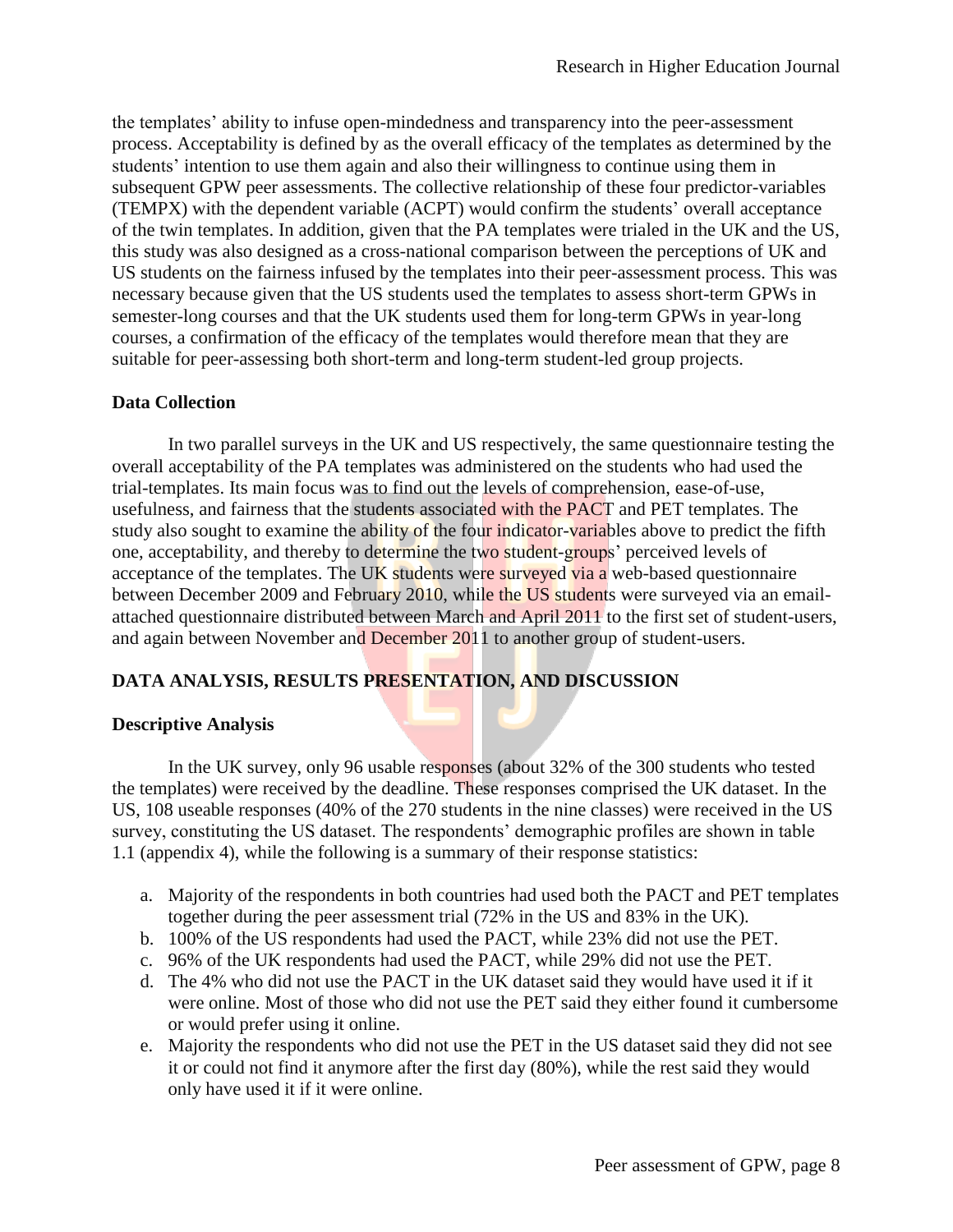### **Scale Reliability**

The internal-consistency and construct-validity reliabilities of our measurement model were tested by means of Cronbach's alpha and the factor-loading scores of the four indicator variables. According to Hair et al. (2006), a reliable scale should have a Cronbach's alpha of at least 0.6, while values above 0.7 are considerably more desirable. At 0.8 and 0.9 respectively, the reliability results for UK and US data groups presented in table 1.2 (appendix 5) indicate that the measurement model of the study has high Cronbach's alphas for both datasets. The factorloading scores for the four items (template characteristics) are also significant, although a much better result was achieved in the US dataset than in the UK one. However, both results confirm the model's internal-consistency and construct-validity reliabilities to be quite good.

### **Hypothesis Test**

As indicated by the conceptual model (Figure 1.1, appendix 3), the single hypothesis of this study (H1) asserts that the characteristics of the templates (comprehension, ease-of-use, usefulness, and fairness) would collectively determine the templates' acceptability (as measured by the students' intention to use the templates again and their willingness to continue using them). This hypothesis was tested by computing the standard multiple regression analysis in SPSS. Pallant (2007:p146) explains that multiple regression is "a family of techniques", based on correlations, "that can be used to explore the relationship between one continuous dependent variable and a number of independent variables or predictors." Two of the techniques were used in analyzing the relationships between the four independent and one dependent variable in this study. These including the chi-square test of model fit and the Pearson correlation coefficients in standard multiple regression. According to Cheng et al. (2006), the significance or otherwise of standardized regression coefficients determines the veracity or falsity of research hypotheses.

As presented in table 1.3 (appendix  $6$ ), the standardized coefficients in the multiple regression results indicate a very significant positive relationship between the students' acceptance of the templates and the levels of comprehension, ease-of-use, usefulness, and fairness they attributed to them. In addition, the regression chi-square results also indicate a good model fit, significant at 0.000-level. These results confirm not only the study hypothesis that the students' perceived acceptance of the peer-assessment templates was dependent upon the fact that they generally found them easy to understand, easy to use, useful, and fair in implementing peer-assessments in their group project assignments, but also affirm their intention and willingness to continue using the templates in future.

#### **Comparison of the US and UK students' perceptions of the templates' fairness**

To determine the differences between the US and UK student-groups' perceptions of the fairness infused by the PACT and PET into the peer-assessment processes of short-term and long-term GPWs, the independent samples t-test analysis in SPSS was also computed, and the means of the two groups' responses on the fairness variable were compared. According to Pallant (2007: p232), the t-test analysis compares two groups on the significance of both their equality of variance (F-value) and equality of means (t-value). Sig-values of less than or equal to 0.05 indicate a significant difference between the means or variances of the two groups, while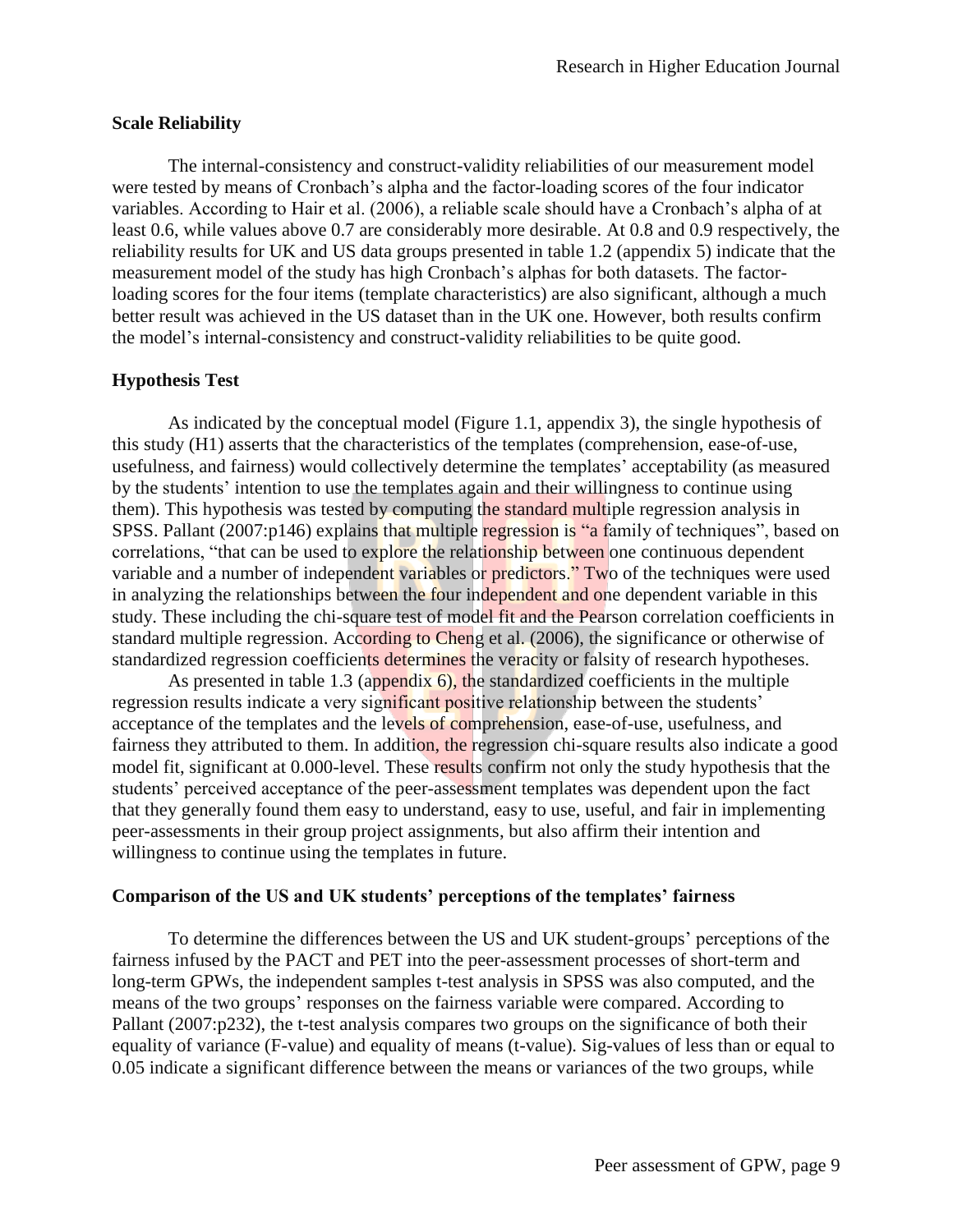values above 0.05 indicate that the difference between the means or variances of the two groups is not significant.

In the t-test results presented in table 1.4 (appendix 7), the sig-values for both equality of variance (F) and equality of means (t) are 0.6 and 0.8 respectively. Since the two values are more than 0.05, they therefore confirm that there is hardly any difference between the variances and means of the two groups. In other words, this indicates that there is significant equality of means and equality of variances between the UK and US students' responses on the fairness of the PACT and PET templates. The practical implication is, therefore, that both the UK and US students equally perceive the templates to be good instruments for infusing fairness in the peerassessments of group project assignments, whether or not they are semester-long or year-long assignments.

## **CONCLUSION**

### **Summary of work and findings**

This study has proposed and presented two innovative peer-assessment templates known as Peer Assessment Criteria Templates (PACT) and Progressive Evaluation Template (PET). The templates were designed in 2009 and tested among two university student-groups in the UK and US respectively between 2009 and 2011. Results of the cross-national study conducted among the students who made the initial trial-use of the templates in the two countries have also been presented in this paper. The main aim of the study was to gauge the students' overall acceptance of the templates and their disposition to continue using it. Based on the foregoing research analyses and the general insights gained from the study-respondents, a summary of the study conclusions is presented as follows:

- a) Majority of the respondents in the US and UK student-groups found the two templates useful, easy to understand, easy to use, and able to infuse fairness into any peerassessment process in group course assignments (average of 78% in the US and 80% in the UK).
- b) Both the US and UK respondent-groups perceived equally (mean  $= 1.22$  and 1.21 respectively) that the templates possess the ability to infuse fairness into the peer assessment process of any group project work (GPW), be they short-term or long-term group projects.
- c) 78% of the US respondents said they would continue to use the PACT and PET for peerassessing GPWs if given the choice.
- d) 83% of the UK respondents said they would continue to use the PACT and PET for peerassessing GPWs if given the choice.
- e) Most of the respondents who did not use the PET in both countries said they would have used it if it were online as that would have suited their convenience more.
- f) On changes they desired about the templates, 71% of the UK respondents said that both templates should be used either offline or online just as they are; 13% said that only the PACT should be adopted; while 16% said they did not find both of them relevant.
- g) 74% of the US respondents said that both templates should be used either offline or online just as they are; 4% said that only the PACT should be adopted; while 22% said they did not find both of them relevant.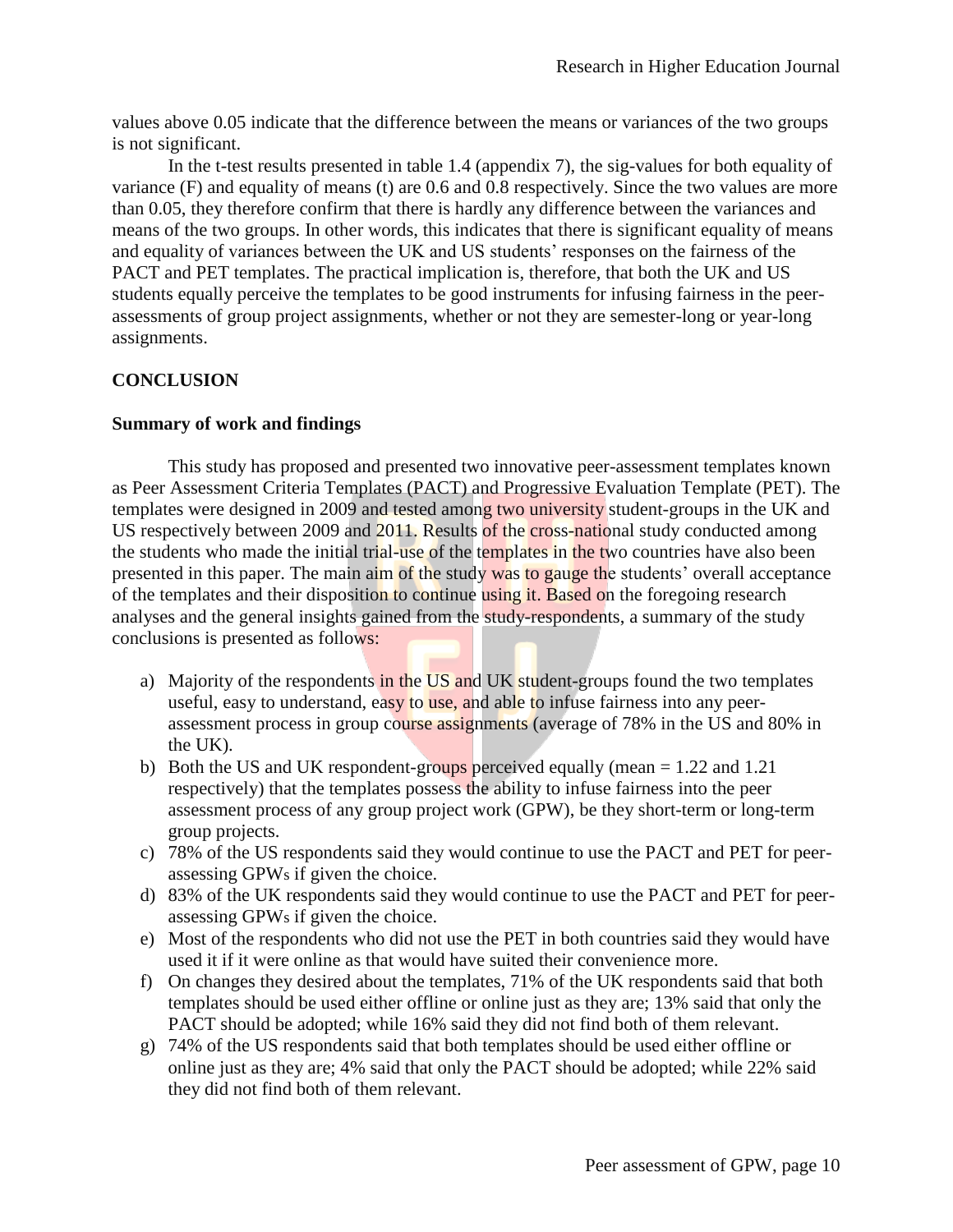By proposing the two templates in this study, the authors have also proffered a possible solution to the curricular problems often associated with peer-assessments in the pedagogy of business and social sciences, including the lack of assessment criteria to guide the students, the lack of proper documentation of progressive peer-evaluation through the GPW duration, and the lack of fairness that students often complain about in the whole peer-assessment process. Generally, the results of this post-trial survey have shown that both the PACT and PET are reliable complementary tools for involving students in active and fair peer assessments of their group project assignments - a vital strategy for enhancing student-centered learning experience in higher education. This paper therefore draws the overall conclusion that the two peer-assessment templates are viable interdependent tools for implementing peer assessments in any student-led GPW in any business or social science program and at any level of higher education.

#### **Recommendations**

The prime suggestions of the student-respondents in this study are duly recognized. The students made it clear that using digital (online) versions of the PACT and PET would be a better way of using them rather than the paper versions that were trialed. Being as paperless as possible would make the usage of the templates more convenient for the students and also more environment-friendly. It is therefore recommended that the PACT and PET could be used either online or offline, depending on the availability of enabling technologies such as the Internet and institution-specific virtual learning environment (VLE) platforms. Interactive PDF-versions of the two templates could be uploaded and used on **VLE** platforms such as Blackboard or WebCT. On the other hand, the templates could also be transformed into interactive software that is incorporated into an institution's VLE as a permanent assessment tool.

To use the digital, interactive versions of the templates as tools in the VLE, all the students in each project team will need to sign up to one designated account that hosts their own group project work on a dedicated course-site in the VLE. Each member will have access to only his or her own folder that displays one dated interactive PET column at a time for assessing each member of the team. It will also have an interactive PACT template which will only be enabled by the teacher after the entire progressive evaluation process is completed at the end of the project. In each active PET column, the VLE will display the six evaluation categories for only one evaluation process after each group meeting. The team members will update their progressive evaluation records online and save their files after each meeting. At the end of the entire work period, the teacher will activate the PACT template and permit each member to provide final assessment grades for each person he/she has been evaluating during the work period.

The software will also synchronize the two templates and ensure that the final grades assigned with the PACT are in consonance with the evaluations and marks given throughout the work period, as recorded in the PET. Any grade entered in the PACT that does not conform to the PET assessment marks will be flagged up and rejected by the system. The system will equally prevent peers from seeing each other's folders and from changing any entries previously saved during the progressive evaluation. When completed, both templates for each assessed person will then be uploaded onto a central submission box for the teacher's preview and integration with his/her own tutor-assessment. According to Albon (2006:p.129), this kind of online involvement will not only empower students, but also strengthen their goals as they will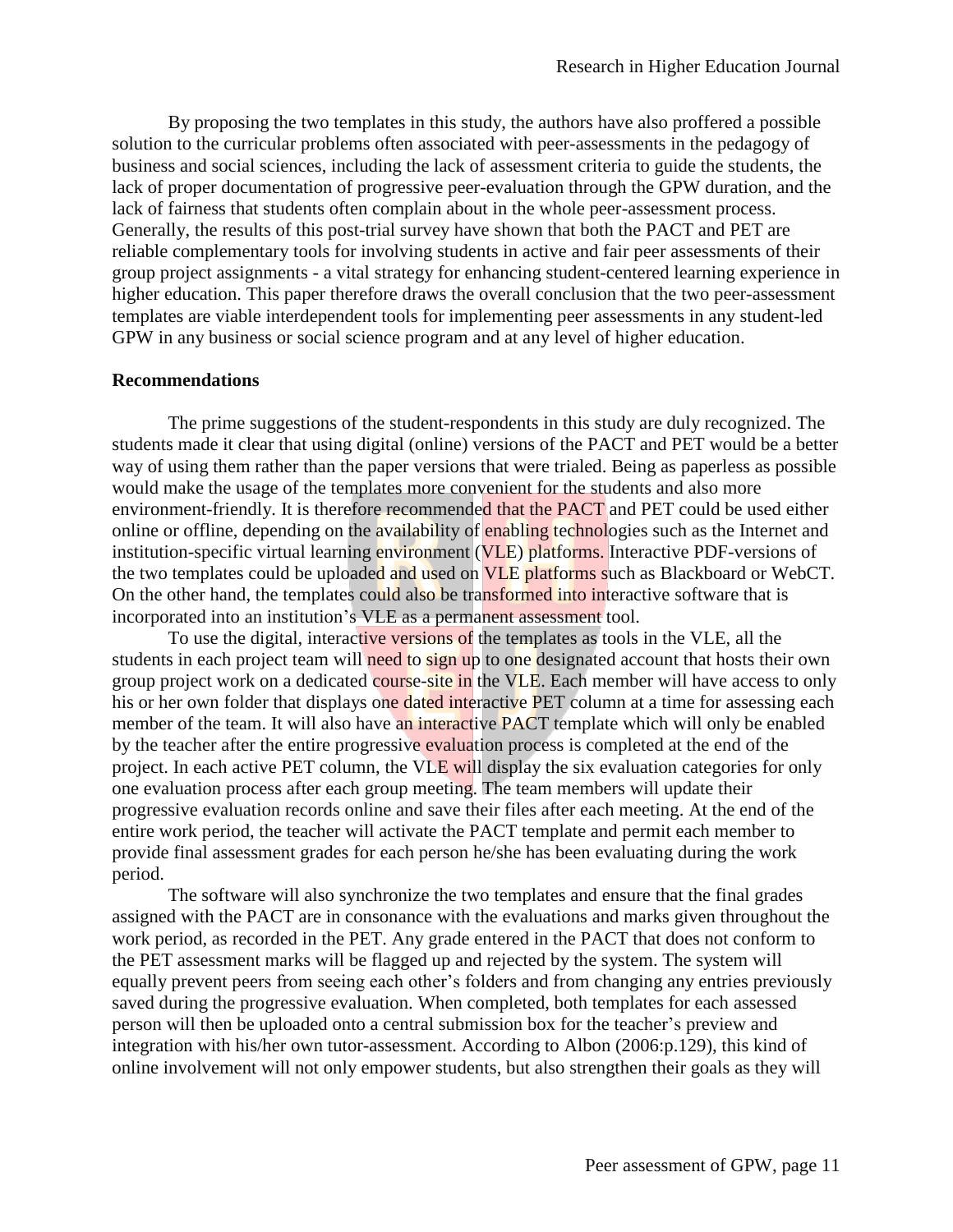clearly know what they are expected to contribute to the group work. It will also eliminate collusion.

Lastly, until the fully interactive versions of the templates are available as digital software, the two templates could be used as savable MS-WORD or PDF forms to be completed by each student-assessor, saved, and later emailed directly to the teacher or uploaded onto the university's VLE submission box for the coursework. In universities and colleges where online submission, online feedback, and online grading of students' assignments have been fully implemented, the templates could easily be used alongside the other submission tools, enabling students to download them, fill them up, and upload them back onto a folder that only the teacher has access to. Finally, it is the authors' belief that when produced as fully interactive software, these two complementary templates will ultimately enable students to confidentially, independently, and fairly judge the contributions of their peers to group course assignments on a consistent and verifiable basis.

## **REFERENCES**

- Albon, R. (2006), "A Case Study of the Integration of Self, Peer, and Group Assessment in a Core First-Year Educational Psychology Unit through Flexible Delivery Implementation", in T. S. Roberts (ed.) *Self, Peer and Group Assessment in E-Learning*, pp. 101-140. Hershey, PA: IGI Global.
- Almond, R. J. (2009), "Group Assessment: Comparing Group and Individual Undergraduate Module Marks", *Assessment & Evaluation in Higher Education*, Vol. 34, No. 2, pp. 141-148.
- Atherton, J. S. (2005), *Teaching and Learning: Group Size* [online], UK: Available at: [http://www.learningandteaching.info/teaching/group\\_size.htm](http://www.learningandteaching.info/teaching/group_size.htm) (Accessed on 08/01/09).
- Bean, J. C. (1996), *Engaging Ideas: The Professor's Guide to Integrating Writing, Critical Thinking, and Active Learning in the Classroom*. San Francisco, CA: Jossey-Bass Publishers Inc.
- Bhalerao, A. and Ward, A. (2001), "Towards Electronically Assisted Peer Assessment: A Case Study" ALT-J Journal, Vol. 9, No 1, pp. 26-37.
- Boud, D., Cohen, R. and Sampson, J. (2001), *Peer Learning in Higher Education: Learning from and with each other*. London: Kogan Page Limited.
- Bushell, G. (2006), Moderation of Peer Assessment in Group Projects", *Assessment & Evaluation in Higher Education*, Vol. 31, No 1, pp. 91-108.
- Ellis, G. (2001), "Looking at Ourselves Self Assessment and Peer Assessment: Practice Examples from New Zealand", *Reflective Practice*, Vol. 2, No. 3, pp. 289-302.
- Freeman, M. (1995), "Peer Assessment by Groups of Group Work", *Assessment & Evaluation in Higher Education*, Vol. 20, No. 3, pp. 289-299.
- Freeman, M. and McKenzie, J. (2002), "SPARK: A Confidential Web-based Template for Self and Peer Assessment of Student Teamwork: Benefits of Evaluating across Different Subjects", British Journal of Educational Technology, Vol. 33, pp.551-569.
- Fry, H., Ketteridge, S., and Marshall, S. (2009), *A Handbook for Teaching and Learning in Higher Education: Enhancing Academic Practice* (3rd edn.), Oxon: Routledge.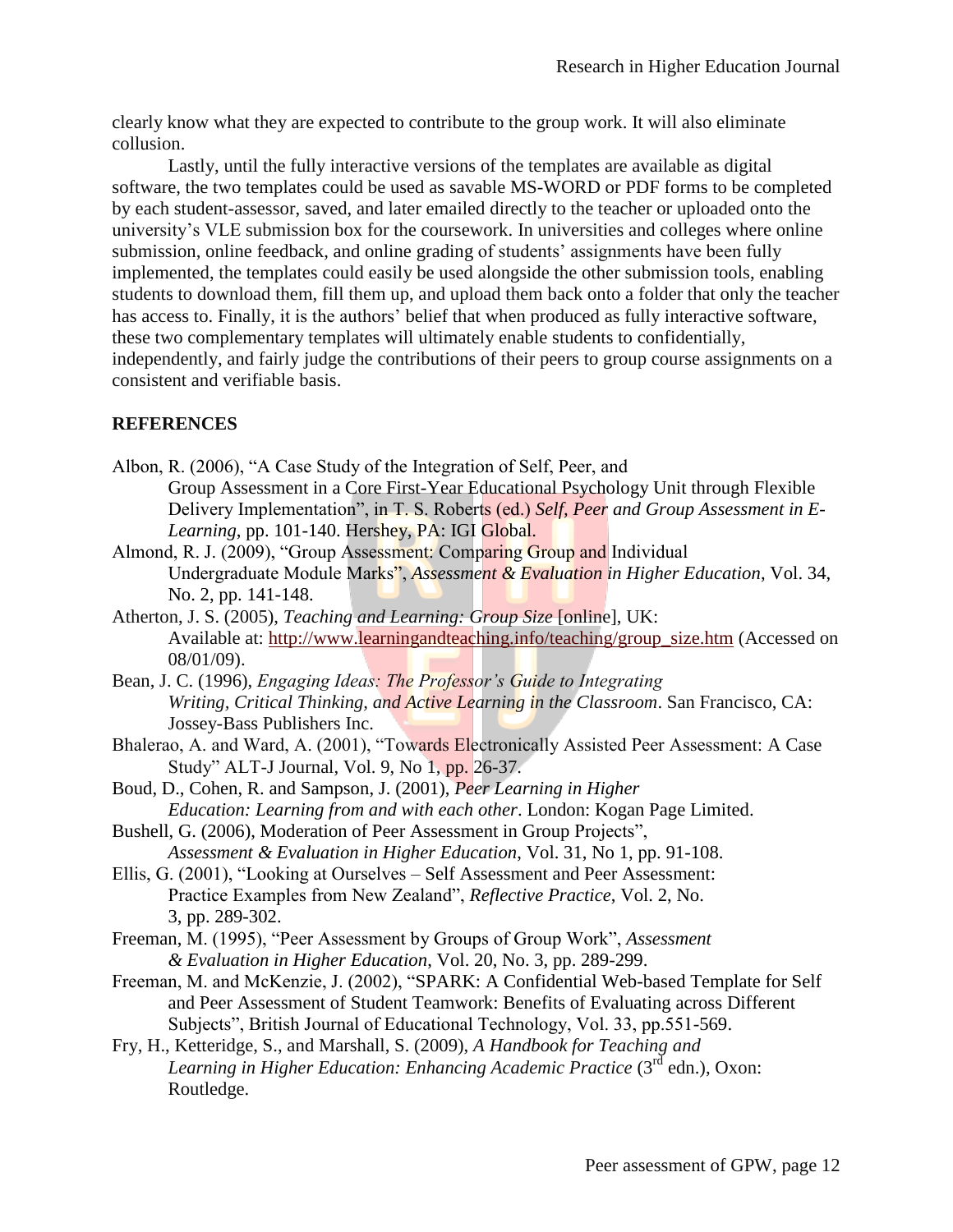- Gatfield, T. (1999), "Examining Student Satisfaction with Group Projects and Peer Assessment", *Assessment & Evaluation in Higher Education*, Vol. 24, No. 4, pp. 365-377.
- Hair, J. F., Black, W. C., Babin, B. C., Anderson, R. E., and Tatham, R. L. (2006), *Multivariate*  Data Analysis (6<sup>th</sup> Ed.), Pearson International Edition, Upper Saddle River, NJ: Pearson Education, Inc.
- Hamer, J., Kell, C. and Spence, F. (2007), "Peer Assessment Using Aropa", Ninth Australian Computing Education Conference (ACE2007), Australian Computer Science.
- Jaques D. and Salmon, G. (2007), *Learning in Groups: A Handbook for Face* $to$ -face and Online Environments  $(\tilde{4}^{th}$  edn.). Oxen, UK: Routledge.
- Johnston, L. and Miles, L. (2004), "Assessing Contributions to Group Assignments", *Assessment & Evaluation in Higher Education*, Vol. 29, No. 6, pp. 752-768.
- Kwan, K. and Leung, R. (1996), "Tutor Versus Peer Group Assessment of Student Performance in a Simulated Training Exercise", *Assessment & Evaluation in Higher Education*, Vol. 21, No. 3, pp. 205-214.

Lejk, M. and Wyvill, M. (2002), "Peer Assessment of Contributions to a Group Project: Student Attitudes to Holistic and Category-based Approaches", *Assessment & Evaluation in Higher Education*, Vol. 27, No. 6, pp.569-577.

Li, L. K. Y. (2001), "Some Refinements on Peer Assessment of Group Projects", *Assessment & Evaluation in Higher Education*, Vol. 26, No. 1, pp. 5-18.

- Light, G. and Cox, R. (2004), *Learning and Teaching in Higher Education: The Reflective Professional*. London: Paul Chapman Publishing Ltd.
- Michaelsen, L. K. (1992), "Team Learning: A Comprehensive Approach for Harnessing the Power of Small Groups in Higher Education", *To Improve the Academy*, No. 11, pp. 107-122.

Osmond, P. (2004), "Self and Peer Assessment: Guidance on Practice in the Biosciences", in S. Maw, J. Wilson, and H. Sears (ed.) *Teaching Biosciences: Enhancing Learning Series*. Leeds: The Higher Education Academy.

Pallant, J. (2007), *SPSS Survival Manual: A Step by Step Guide to Data Analysis using SPSS for Windows* (3<sup>rd</sup> Edn.), Berkshire, England: Open University Press McGraw-Hill Education.

Pope, N. K. L. (2005), "The Impact of Stress in Self- and Peer Assessment", *Assessment & Evaluation in Higher Education*, Vol. 30, No. 1, pp. 51-63.

- Prins, F. J., Sluijsmans, D. M. A., Kirschner, P. A., and Strijbos, J-W. (2005), "Formative Peer Assessment in a CSCL Environment: A Case Study", *Assessment & Evaluation in Higher Education*, Vol. 30, No. 4, pp. 417-444.
- Race, P. (2001), "A Briefing on Self, Peer & Group Assessment", *LTSN Generic Centre Assessment Series No. 9*. York, UK: Learning and Teaching Support Network Generic Centre.
- Race, P., Brown, S., and Smith, B. (2005), *500 Tips on ASSESSMENT* (2nd edn.). Oxon, UK.: RoutledgeFalmer.
- Roberts, T. S. (2006), "Self, Peer, and Group Assessment in E-Learning: An Introduction", in T. R. Roberts (ed.) *Self, Peer, and Group Assessment in E-Learning*, pp. 1-16. Hershey, PA: IGI Global Inc.
- Schelfhout, W., Dochy, F., and Janssens, S. (2004), "The Use of Self, Peer and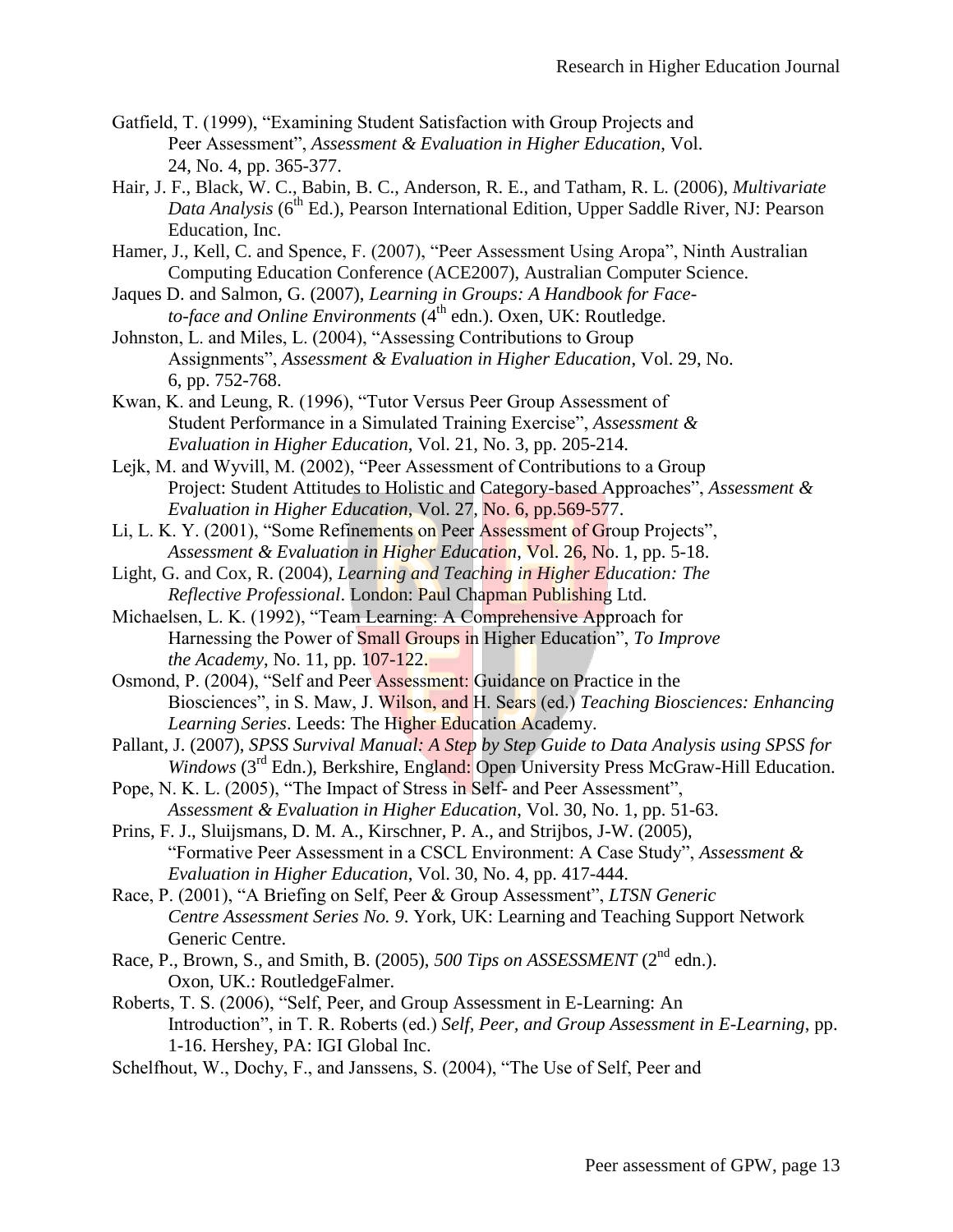Teacher Assessment as a Feedback System in a Learning Environment Aimed at Fostering Skills of Cooperation in an Entrepreneurial Context", *Assessment & Evaluation in Higher Education*, Vol. 29, No. 2, pp. 177-201.

Trahasch, S. (2004), "From Peer Assessment towards Collaborative Learning", 34th ASEE/IEEE Frontiers in Education Conference, October 20 – 23, 2004, Savannah, GA, pp.16-20.

van den Berg, I., Admiral, W., and Pilot, A. (2006), "Peer Assessment in University Teaching: Evaluating Seven Course Designs", *Assessment & Evaluation in Higher Education*, Vol. 31, No. 1, pp. 19-36.

Zhang, B., Johnson, L., and Kilic, G. B. (2008), "Assessing the Reliability of Selfand Peer Rating in Student Group Work", *Assessment & Evaluation in Higher Education*, Vol. 33, No. 3, pp. 329-340.

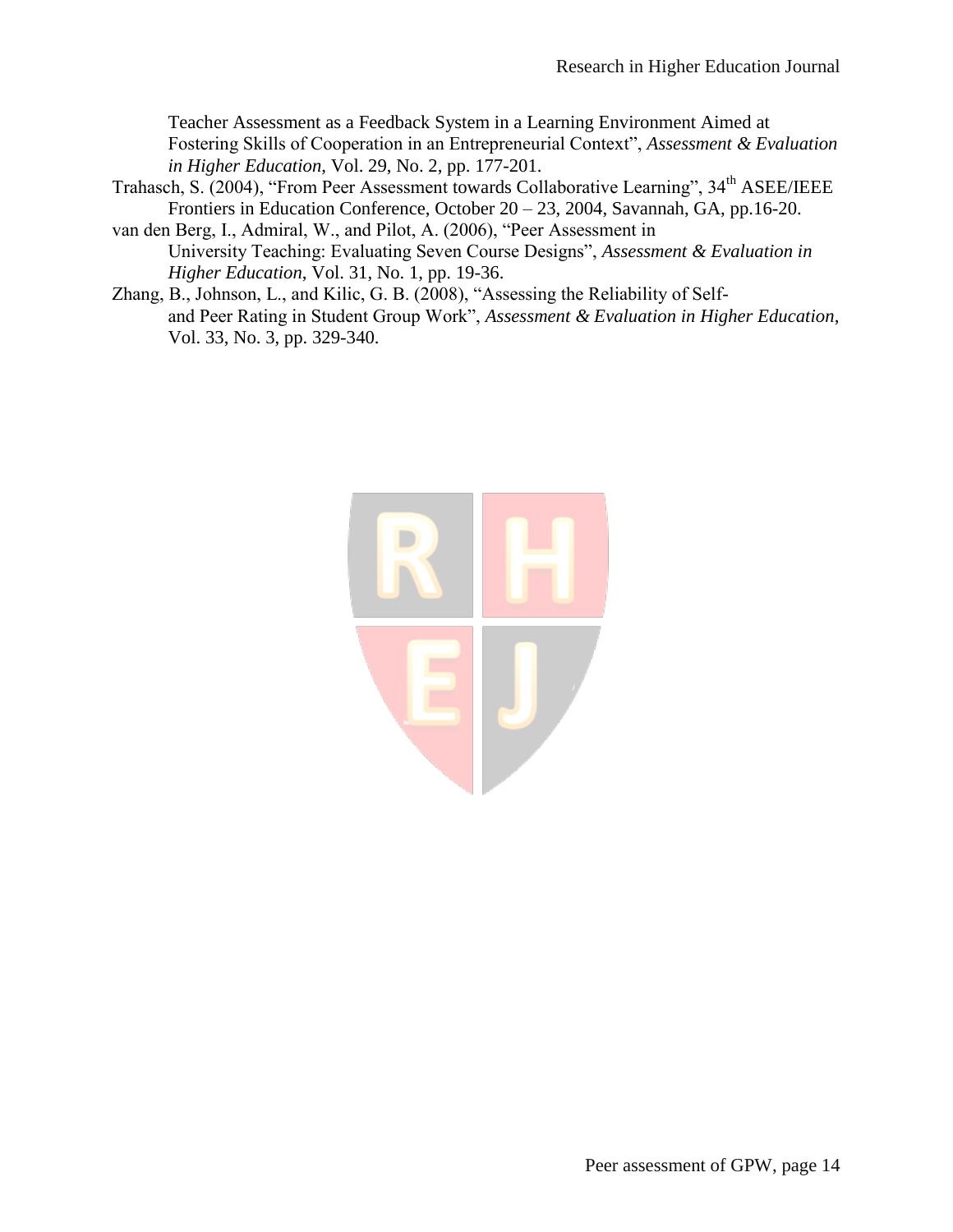## **APPENDIX 1A: The Peer Assessment Criteria Template (PACT)**

| <b>GROUP WORK PEER ASSESSMENT CRITERIA</b><br>AND ASSESSMENT FORM                                                                                                                                                                                                                                                                                                                                                                                                                                                                                                                                                       |                                                                                            |  |  |  |  |  |  |
|-------------------------------------------------------------------------------------------------------------------------------------------------------------------------------------------------------------------------------------------------------------------------------------------------------------------------------------------------------------------------------------------------------------------------------------------------------------------------------------------------------------------------------------------------------------------------------------------------------------------------|--------------------------------------------------------------------------------------------|--|--|--|--|--|--|
| ❖<br>Use this form to record your objective and fair assessment of the contribution of each member of<br>your group to the preparation and production process of your group's project/assignment.<br>Your assessment must be based on the progressive evaluation record you kept during the course of<br>❖<br>the group work.<br>Attach your progressive evaluation sheet for this particular member to this assessment form.<br>❖<br>For each assessment category below, award a mark that best represents your fair judgement of this<br>❖<br>person's contribution to the group work using the scale provided below. |                                                                                            |  |  |  |  |  |  |
|                                                                                                                                                                                                                                                                                                                                                                                                                                                                                                                                                                                                                         |                                                                                            |  |  |  |  |  |  |
|                                                                                                                                                                                                                                                                                                                                                                                                                                                                                                                                                                                                                         |                                                                                            |  |  |  |  |  |  |
|                                                                                                                                                                                                                                                                                                                                                                                                                                                                                                                                                                                                                         |                                                                                            |  |  |  |  |  |  |
|                                                                                                                                                                                                                                                                                                                                                                                                                                                                                                                                                                                                                         |                                                                                            |  |  |  |  |  |  |
|                                                                                                                                                                                                                                                                                                                                                                                                                                                                                                                                                                                                                         |                                                                                            |  |  |  |  |  |  |
|                                                                                                                                                                                                                                                                                                                                                                                                                                                                                                                                                                                                                         |                                                                                            |  |  |  |  |  |  |
| <b>MARKING SCALE:</b><br>I. Very poor contribution<br>II. Poor contribution<br>III. Weak contribution<br>IV. Average contribution<br>V. High contribution<br>VI. Very high contribution<br>VII. Exceptional contribution                                                                                                                                                                                                                                                                                                                                                                                                | $\%$<br>$0 - 29$<br>$30 - 39$<br>$40 - 49$<br>$50 - 59$<br>$60 - 69$<br>$70 - 79$<br>$80+$ |  |  |  |  |  |  |
| <b>ASSESSMENT CRITERIA:</b><br><b>CATEGORIES:</b>                                                                                                                                                                                                                                                                                                                                                                                                                                                                                                                                                                       | $MARKS$ $(\%)$                                                                             |  |  |  |  |  |  |
| 1) Attendance at group meetings                                                                                                                                                                                                                                                                                                                                                                                                                                                                                                                                                                                         |                                                                                            |  |  |  |  |  |  |
| 2) Initiating/contributing ideas at meetings                                                                                                                                                                                                                                                                                                                                                                                                                                                                                                                                                                            |                                                                                            |  |  |  |  |  |  |
| 3) Quality/usefulness of ideas contributed to                                                                                                                                                                                                                                                                                                                                                                                                                                                                                                                                                                           |                                                                                            |  |  |  |  |  |  |
| team discussions/decisions                                                                                                                                                                                                                                                                                                                                                                                                                                                                                                                                                                                              |                                                                                            |  |  |  |  |  |  |
| 4) Effectiveness in executing the portion of                                                                                                                                                                                                                                                                                                                                                                                                                                                                                                                                                                            |                                                                                            |  |  |  |  |  |  |
| task assigned to him/her                                                                                                                                                                                                                                                                                                                                                                                                                                                                                                                                                                                                |                                                                                            |  |  |  |  |  |  |
| 5) Attitude to teamwork/level of cooperation                                                                                                                                                                                                                                                                                                                                                                                                                                                                                                                                                                            |                                                                                            |  |  |  |  |  |  |
| as a team player                                                                                                                                                                                                                                                                                                                                                                                                                                                                                                                                                                                                        |                                                                                            |  |  |  |  |  |  |
| 6) Overall contribution to final team situation                                                                                                                                                                                                                                                                                                                                                                                                                                                                                                                                                                         |                                                                                            |  |  |  |  |  |  |
| <b>TOTAL</b> -----------------------------                                                                                                                                                                                                                                                                                                                                                                                                                                                                                                                                                                              |                                                                                            |  |  |  |  |  |  |
|                                                                                                                                                                                                                                                                                                                                                                                                                                                                                                                                                                                                                         |                                                                                            |  |  |  |  |  |  |

**(Tested in the UK in 2009/2010)**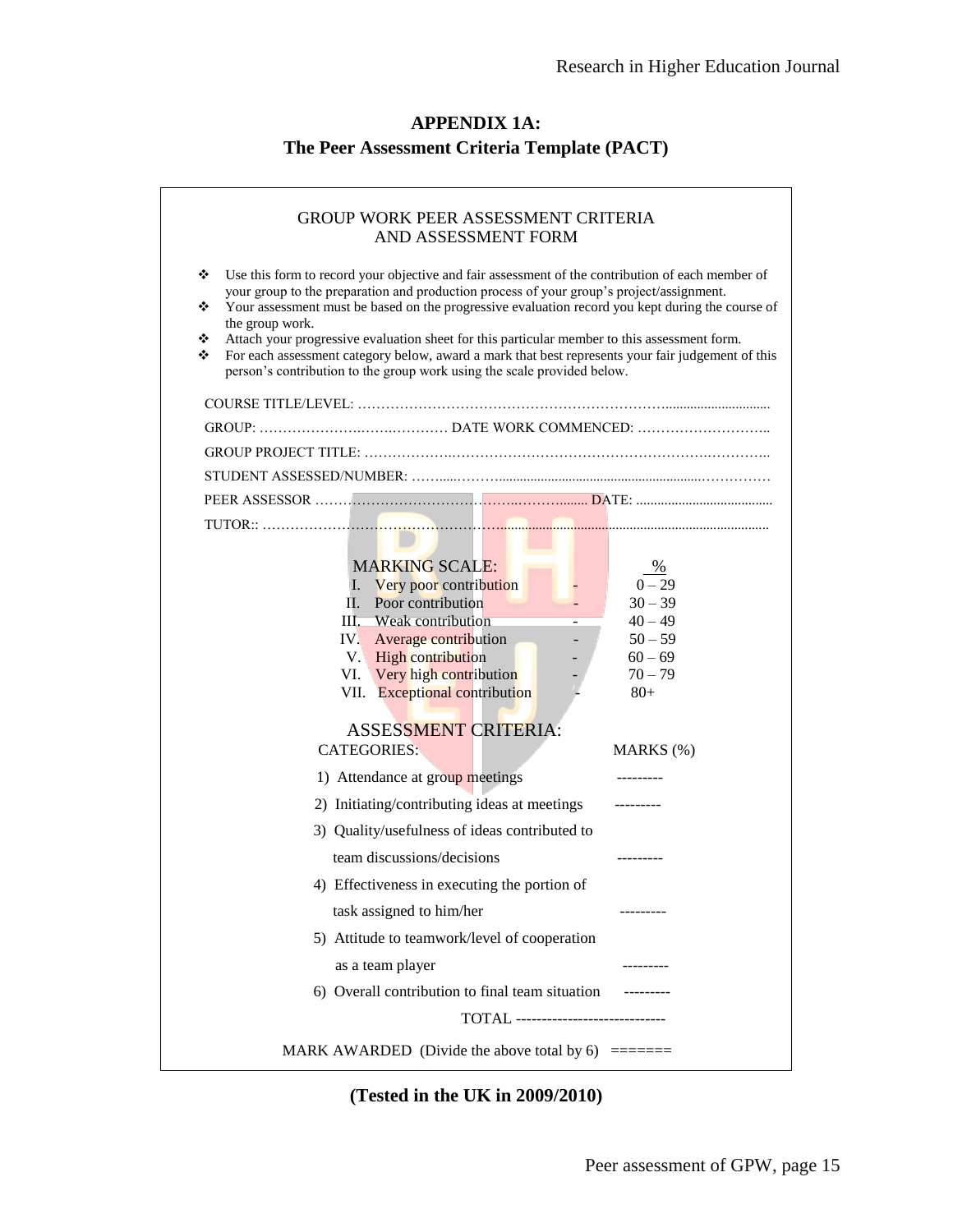| <b>APPENDIX 1B:</b>                           |
|-----------------------------------------------|
| The Peer Assessment Criteria Template (PACT): |

| <b>GROUP PROJECT WORK: PEER ASSESSMENT CRITERIA</b><br>TEMPLATE (PACT)<br>❖<br>Use this form to record your objective and fair assessment of the contribution of each member of<br>your group to the preparation and production process of your group's project/assignment.                                                                                                                                        |                         |  |  |  |  |  |  |
|--------------------------------------------------------------------------------------------------------------------------------------------------------------------------------------------------------------------------------------------------------------------------------------------------------------------------------------------------------------------------------------------------------------------|-------------------------|--|--|--|--|--|--|
| Your assessment must be based on the progressive evaluation record you kept during the course of<br>❖<br>the group work.<br>Attach your progressive evaluation sheet for this particular member to this assessment form.<br>❖<br>For each assessment category below, award a mark that best represents your fair judgement of this<br>❖<br>person's contribution to the group work using the scale provided below. |                         |  |  |  |  |  |  |
|                                                                                                                                                                                                                                                                                                                                                                                                                    |                         |  |  |  |  |  |  |
|                                                                                                                                                                                                                                                                                                                                                                                                                    |                         |  |  |  |  |  |  |
|                                                                                                                                                                                                                                                                                                                                                                                                                    |                         |  |  |  |  |  |  |
|                                                                                                                                                                                                                                                                                                                                                                                                                    |                         |  |  |  |  |  |  |
|                                                                                                                                                                                                                                                                                                                                                                                                                    |                         |  |  |  |  |  |  |
| <b>MARKING SCALE:</b>                                                                                                                                                                                                                                                                                                                                                                                              | %                       |  |  |  |  |  |  |
| I. Weak contribution                                                                                                                                                                                                                                                                                                                                                                                               | $0 - 59$                |  |  |  |  |  |  |
| Average contribution<br>Н.                                                                                                                                                                                                                                                                                                                                                                                         | $60 - 69$               |  |  |  |  |  |  |
| III. Good contribution                                                                                                                                                                                                                                                                                                                                                                                             | $70 - 79$               |  |  |  |  |  |  |
| IV. Very good contribution<br>VII. Excellent contribution                                                                                                                                                                                                                                                                                                                                                          | $80 - 89$<br>$90 - 100$ |  |  |  |  |  |  |
|                                                                                                                                                                                                                                                                                                                                                                                                                    |                         |  |  |  |  |  |  |
| <b>ASSESSMENT CRITERIA:</b><br><b>CATEGORIES:</b>                                                                                                                                                                                                                                                                                                                                                                  | $MARKS$ $(\%)$          |  |  |  |  |  |  |
| 1) Attendance at group meetings                                                                                                                                                                                                                                                                                                                                                                                    |                         |  |  |  |  |  |  |
| 2) Initiating/contributing ideas at meetings                                                                                                                                                                                                                                                                                                                                                                       |                         |  |  |  |  |  |  |
| 3) Quality/usefulness of ideas contributed to                                                                                                                                                                                                                                                                                                                                                                      |                         |  |  |  |  |  |  |
| team discussions/decisions                                                                                                                                                                                                                                                                                                                                                                                         | ----------              |  |  |  |  |  |  |
| 4) Effectiveness in executing the portion of                                                                                                                                                                                                                                                                                                                                                                       |                         |  |  |  |  |  |  |
| task assigned to him/her                                                                                                                                                                                                                                                                                                                                                                                           |                         |  |  |  |  |  |  |
| 5) Attitude to teamwork/level of cooperation                                                                                                                                                                                                                                                                                                                                                                       |                         |  |  |  |  |  |  |
| as a team player                                                                                                                                                                                                                                                                                                                                                                                                   |                         |  |  |  |  |  |  |
| 6) Overall contribution to final team situation                                                                                                                                                                                                                                                                                                                                                                    |                         |  |  |  |  |  |  |
| <b>TOTAL</b> ------------------------------                                                                                                                                                                                                                                                                                                                                                                        |                         |  |  |  |  |  |  |
|                                                                                                                                                                                                                                                                                                                                                                                                                    |                         |  |  |  |  |  |  |

**(Tested in the US in 2010/2011)**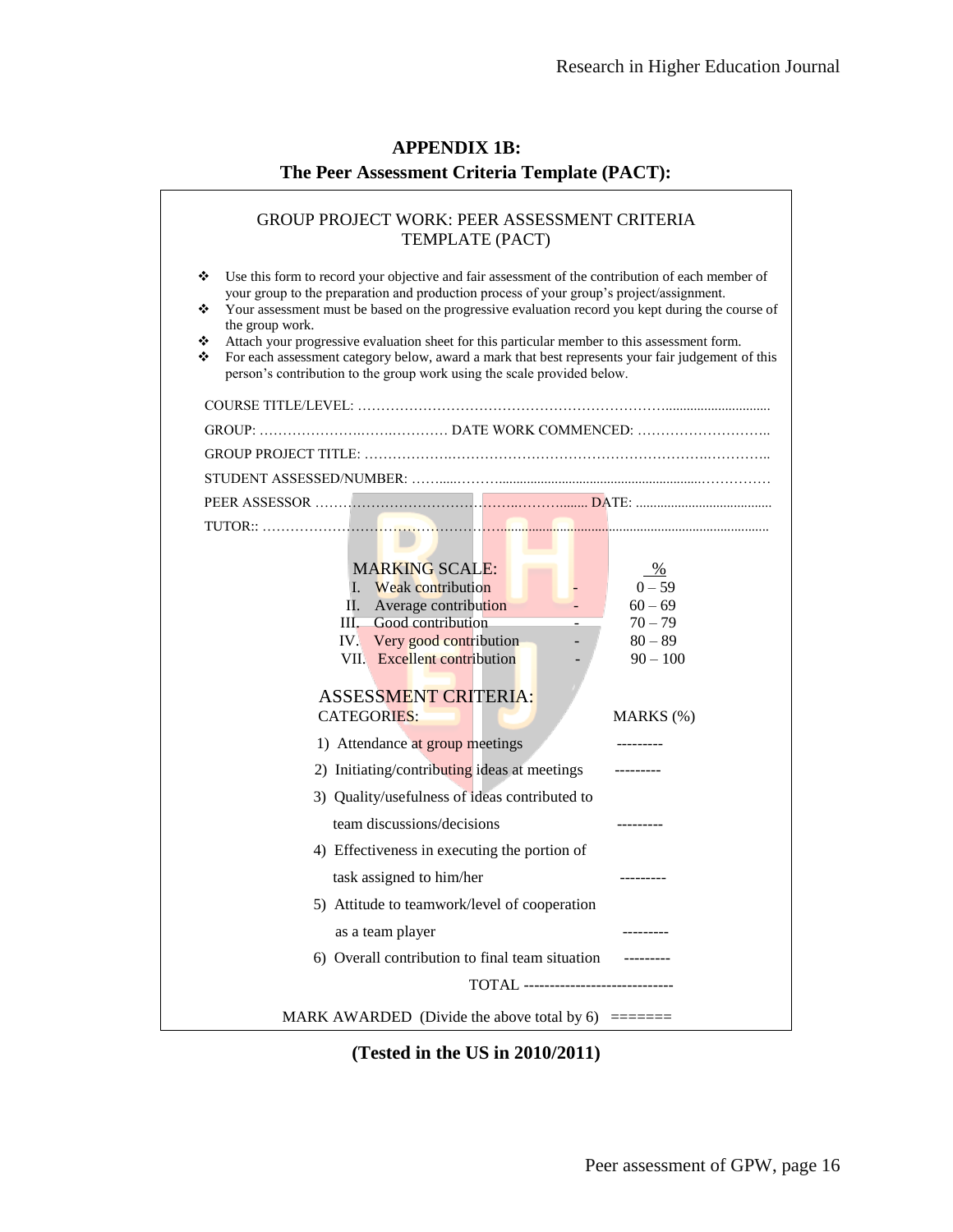## **APPENDIX 2: The Progressive Evaluation Template (PET):**

#### GROUP PROJECT WORK: PROGRESSIVE EVALUATION TEMPLATE (PET)

- $\cdot$  This form is to be used by students engaged in group work to evaluate and record their peers' contributions to the group work process throughout the duration of the group work.
- Use only one sheet for each group member and make all evaluative entries for that person on the same sheet throughout the group work period.
- At the end of the group work period, attach this sheet to the peer assessment form you have completed for this person as your evidence of his/her contribution to the group work process.
- Do not use this form for self-evaluation. You are to evaluate only the other members of your group (and not yourself) after every formal group meeting.

| TDK<br>7 I N . | GROUT | 11) |
|----------------|-------|-----|
| ≀ פר           |       |     |
|                |       | лĸ  |

| 1.<br>Attendance:                                             | <b>Group meeting 1</b><br>Date:<br>Early<br>N <sub>0</sub><br>Yes<br>Late                           | <b>Group meeting 2</b><br>Yes<br>Early<br>No<br>Late | Group meeting 3<br>Yes<br>Early<br>N <sub>o</sub><br>Late          | <b>Group meeting 4</b><br>Date:<br>Early<br>Yes<br><b>No</b><br>Late | Group meeting 5<br>Early<br>Yes<br>No<br>Late                | Group meeting 6<br>Date:<br>Yes<br>Early<br>No<br>Late                     | <b>Group meeti</b><br>Date:<br>Yes<br>No       |
|---------------------------------------------------------------|-----------------------------------------------------------------------------------------------------|------------------------------------------------------|--------------------------------------------------------------------|----------------------------------------------------------------------|--------------------------------------------------------------|----------------------------------------------------------------------------|------------------------------------------------|
| <b>Contribution</b><br>to group<br>discussions/<br>decisions: | Very<br>Passive<br>Active<br>active                                                                 | Very<br>Active<br>Passive<br>active                  | Very<br>Active<br>Passive<br>active                                | Very<br>Active<br>Passive<br>active                                  | Very<br>Active<br>Passive<br>active                          | Very<br>Passive<br>Active<br>active                                        | Very<br>Activ<br>active                        |
| 3. Quality of ideas<br>contributed:                           | * Useful<br>* Not useful<br>$-1$<br>* None<br>$-1$                                                  | * Useful<br>* Not useful<br>* None                   | $\frac{1}{2}$<br>* Useful<br>* Not useful<br>* None                | * Useful<br>$\sim$<br>* Not useful<br>$ -$<br>* None<br>- L          | * Useful<br>* Not useful<br>- H<br>* None                    | * Useful<br>* Not useful<br>* None                                         | * Useful<br>* Not useful<br>* None             |
| 4. Progress on portion<br>of task assigned to<br>him/her:     | * Timely<br>$-1$<br>* Slow<br>$\sim$ 1<br>* Undone<br>$-1$                                          | * Timely<br>* Slow<br>* Undone                       | * Timely<br>tH<br>* Slow<br>* Undone                               | * Timely<br>$\sim$<br>* Slow<br>$ -$<br>* Undone                     | * Timely<br>$\sim$<br>* Slow<br>$ -$<br>* Undone             | * Timely<br>* Slow<br>٠<br>* Undone                                        | * Timely<br>* Slow<br>* Undone                 |
| 5. Attitude to/in:<br>(a) team meetings:                      | * Cooperative<br>* Uncooperative -                                                                  | * Cooperative<br>$\sim$<br>* Uncooperative -         | * Cooperative<br>* Uncooperative                                   | * Cooperative<br>* Uncooperative -                                   | * Cooperative<br>* Uncooperative<br>$\overline{\phantom{a}}$ | * Cooperative<br>* Uncooperative -                                         | * Cooperative<br>* Uncooperative               |
| (b) team work:                                                | * Committed<br>$*$ Not committed -                                                                  | * Committed<br>* Not committed -                     | * Committed<br>* Not committed                                     | * Committed<br>* Not committed -                                     | * Committed<br>* Not committed                               | * Committed<br>* Not committed                                             | * Committed<br>* Not committed                 |
| and final situation:                                          | <b>6. Overall contribution</b> * Key player<br>to team effectiveness * Satisfactory<br>* Free rider | * Key player<br>* Satisfactory<br>* Free rider       | * Key player<br>$\sim$<br>* Satisfactory<br>$\sim$<br>* Free rider | * Key player<br>* Satisfactory<br>* Free rider                       | * Key player<br>- 1<br>* Satisfactory<br>- H<br>* Free rider | * Key player<br>* Satisfactory<br>$\overline{\phantom{0}}$<br>* Free rider | * Key player<br>* Satisfactory<br>* Free rider |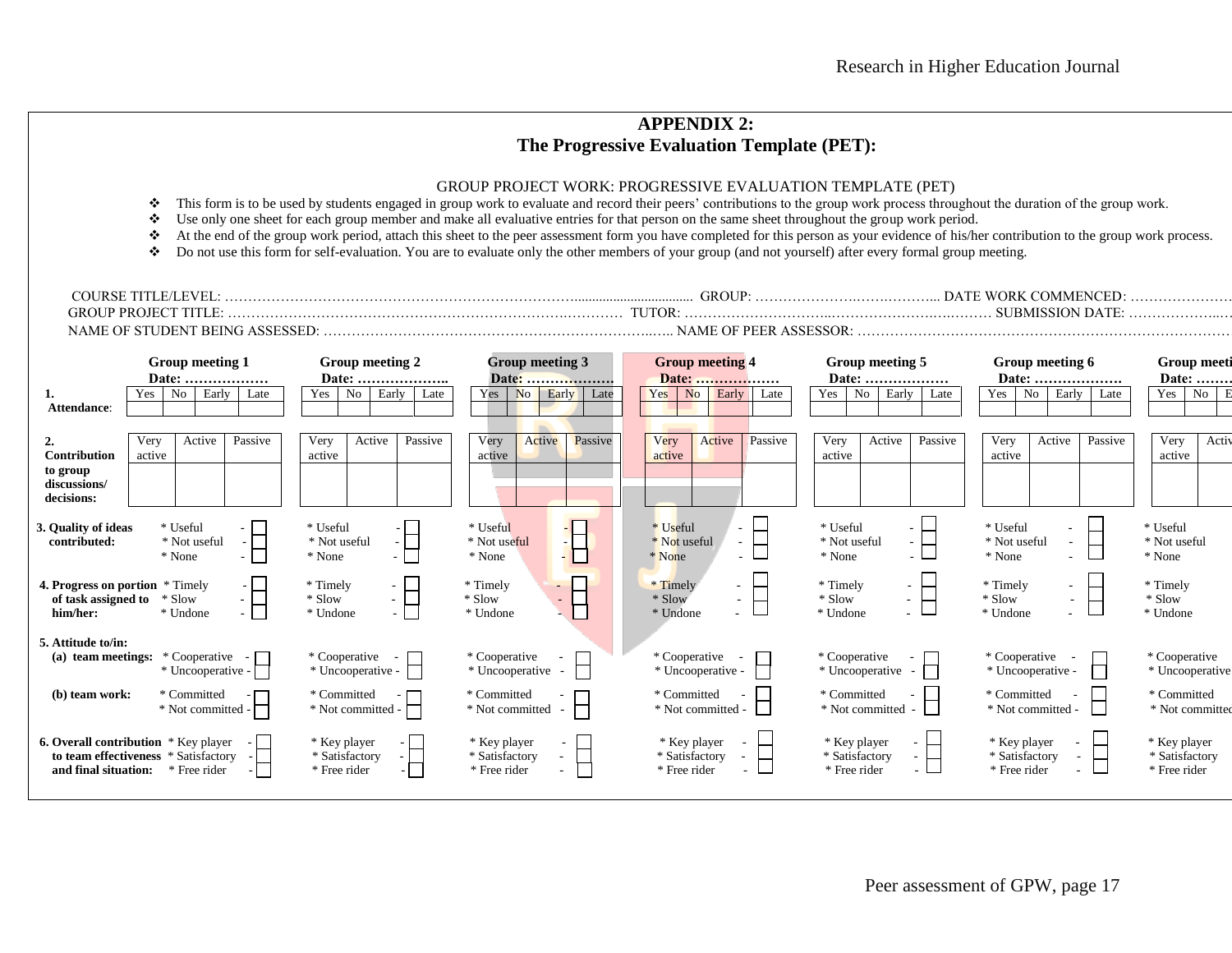

### **APPENDIX 3:**

Figure 1.1: Conceptual model of the study

## **APPENDIX 4:**

| Demographic       | <b>UK Students</b> |               | <b>US Students</b> |               | <b>Total</b><br><b>Respondents</b> |               |
|-------------------|--------------------|---------------|--------------------|---------------|------------------------------------|---------------|
|                   |                    | $\frac{0}{0}$ | $\bm{N}$           | $\frac{0}{0}$ |                                    | $\frac{0}{0}$ |
| Gender:<br>Female | 58                 | 60            | 44                 | 41            | 102                                | 50            |
| Male              | 38                 | 40            | 64                 | 59            | 102                                | 50            |
| Total (N)         | 96                 | 100           | 108                | 100           | 204                                | 100           |

Table 1.1: Demographic profile of the student-respondents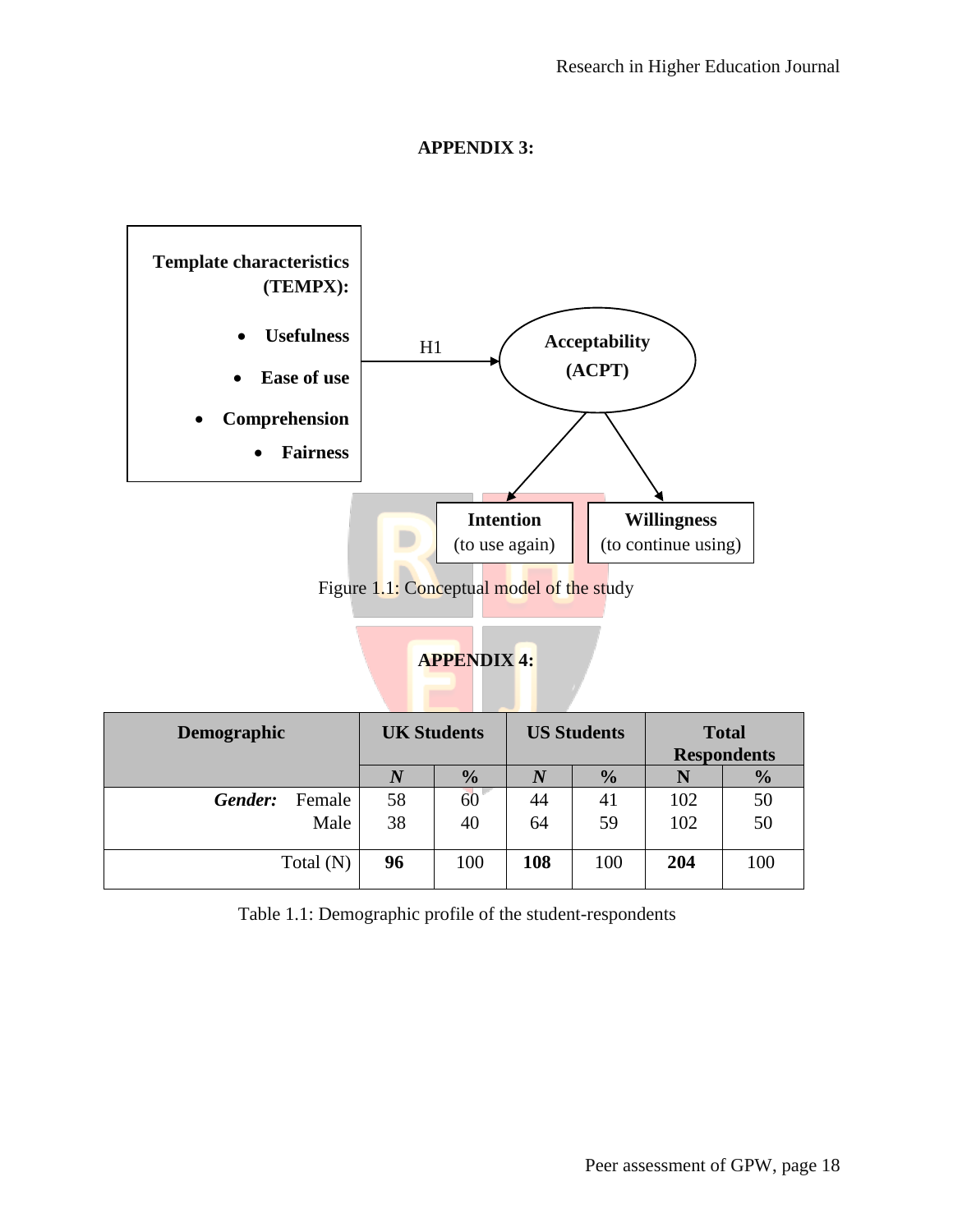|                                         |                         |           | <b>Composite reliability</b> |           |  |
|-----------------------------------------|-------------------------|-----------|------------------------------|-----------|--|
| <b>Construct</b>                        | <b>Item reliability</b> |           | (Cronbach's Alpha)           |           |  |
|                                         | <b>UK</b>               | <b>US</b> | <b>UK</b>                    | <b>US</b> |  |
| Recommended value                       | >0.5                    | >0.5      | >0.6                         | >0.6      |  |
| <b>Template Characteristics (TEMPX)</b> |                         |           | 0.8                          | 0.9       |  |
| Usefulness                              | 0.9                     | 0.9       |                              |           |  |
| Ease of use<br>$\bullet$                | 0.7                     | 0.9       |                              |           |  |
| Comprehension                           | 0.9                     | 0.9       |                              |           |  |
| Fairness<br>$\bullet$                   | 0.7                     | 0.9       |                              |           |  |
| <b>Acceptability (ACPT)</b>             |                         |           | 0.8                          | 0.8       |  |
| Intention to use again<br>$\bullet$     | 0.7                     | 0.8       |                              |           |  |
| Willingness to continue using<br>٠      | 0.8                     | 0.9       |                              |           |  |

## **APPENDIX 5:**

Table 1.2: Scale reliability (convergent validity and internal consistency) of the study model

## **APPENDIX 6:**

|                                |       |                 |                   | <b>Sum of squares</b> | <b>Standardized coefficients</b> |                   |      |                   |      |                   |
|--------------------------------|-------|-----------------|-------------------|-----------------------|----------------------------------|-------------------|------|-------------------|------|-------------------|
| <b>Construct</b>               |       | UK<br><b>US</b> |                   |                       | UK                               | US                |      |                   |      |                   |
|                                | $X^2$ | df              | Sig.              | $X^2$                 | df                               | Sig.              | Coef | Sig.              | Coef | Sig.              |
| <b>Independent variables</b>   |       |                 |                   |                       |                                  |                   |      |                   |      |                   |
| (TEMPX)                        | 5.94  | 4               | .000 <sup>a</sup> | 12.29                 | $\overline{4}$                   | .000 <sup>a</sup> |      |                   |      |                   |
| <b>Usefulness</b><br>$\bullet$ |       |                 |                   |                       |                                  |                   | 0.7  | .000 <sup>b</sup> | 0.8  | .000 <sup>b</sup> |
| Ease of use                    |       |                 |                   |                       |                                  |                   | 0.5  | .004 <sup>b</sup> | 0.8  | .000 <sup>b</sup> |
| Comprehension<br>$\bullet$     |       |                 |                   |                       |                                  |                   | 0.4  | .003 <sup>b</sup> | 0.8  | .000 <sup>b</sup> |
| Fairness<br>$\bullet$          |       |                 |                   |                       |                                  |                   | 0.7  | .000 <sup>b</sup> | 0.8  | .000 <sup>b</sup> |
|                                |       |                 |                   |                       |                                  |                   |      |                   |      |                   |

Table 1.3: Hypothesis test results: Chi-square and standardized correlation coefficients. Note:  $a = Sig(2-tailed), b = Sig(1-tailed).$